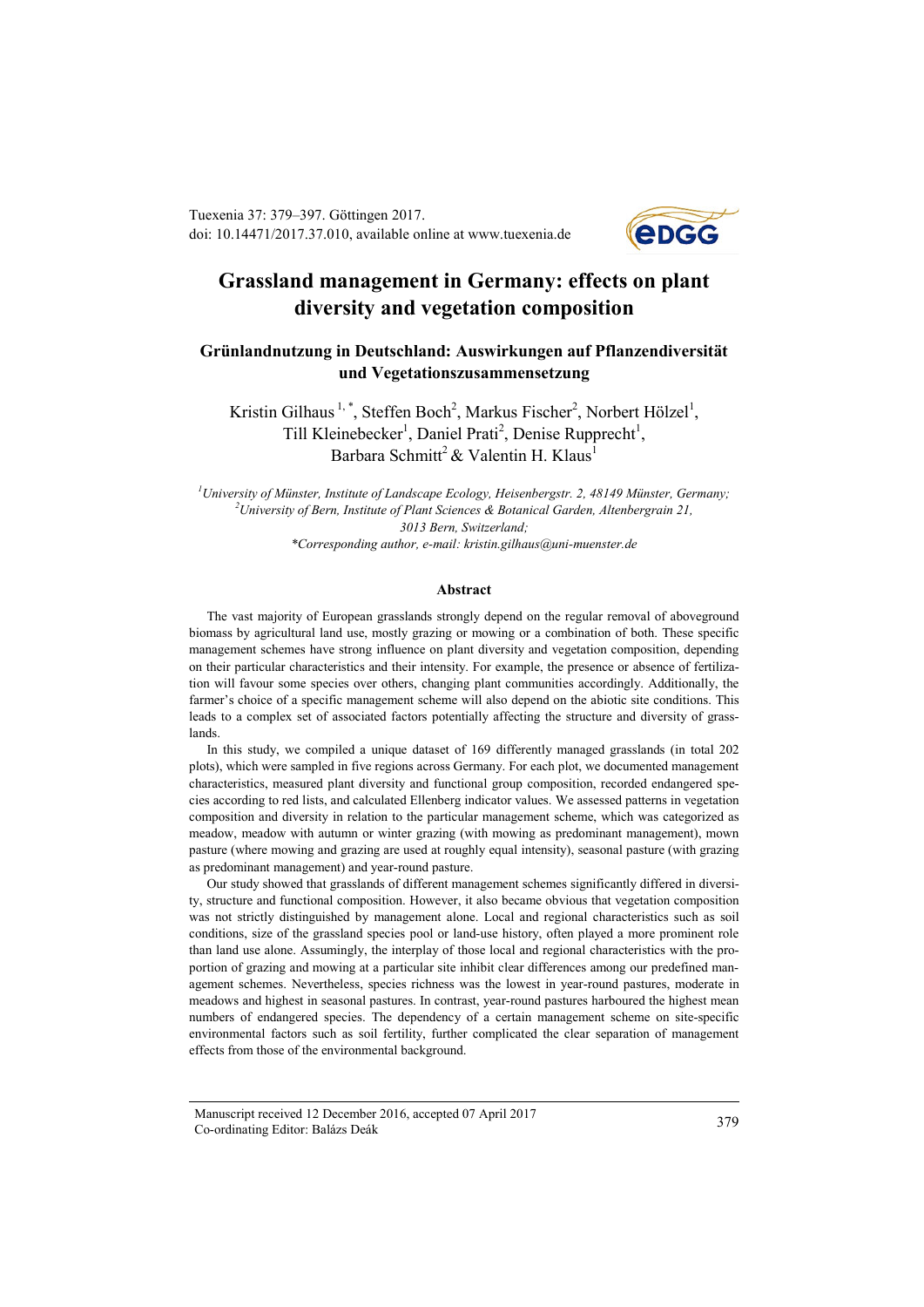In summary, modern grassland management strongly shaped grassland vegetation, but today's combination of different management practices complicated the assessment of specific land-use effects on plant diversity. Thus, neither mowing nor grazing turned out to be "the one and only" management for nature conservation. Although our results challenge long-term prognoses for future vegetation development under modern grassland management, we clearly showed that low-intensity management and the absence of fertilization promoted plant diversity, with higher values in pastures compared to meadows and mown pastures.

**Keywords:** endangered plant species, fertilization, grassland conservation, grazing, mowing, productivity

**Erweiterte deutsche Zusammenfassung am Ende des Artikels**

## **1. Introduction**

The vast majority of European temperate grasslands is of anthropogenic origin and thus strongly depends on the regular removal of aboveground biomass (FISCHER & WIPF 2002). For centuries, grasslands were primarily grazed and only to a lower extent degree used for haymaking (POSCHLOD et al. 2009). In the absence of anthropogenic fertilization, most sites impoverished in nutrients and grasslands extremely rich in plant and animal species developed (VEEN et al. 2009, WILSON et al. 2012). However, since the 1950/60s, many grasslands have been either abandoned or their management has been strongly intensified, resulting in severe changes in vegetation composition and structure and in the loss of grassland biodiversity in many places (WESCHE et al. 2012). This land-use change is still ongoing in most European regions (KÜMMERLE et al. 2016). While the intensification of management especially applied to grasslands on nutrient-rich soils, those on low productive or less well accessible sites were often abandoned or afforested (CRITCHLEY et al. 2003, COUSINS & ERIKSSON 2008). Due to their richness in species and important ecosystem services (ALLAN et al. 2015), grasslands are particularly valuable habitats that are in the focus of nature conservation and ecosystem restoration (VEEN et al. 2009). However, today's European grasslands strongly vary in vegetation composition, structure and diversity and thus in conservation value. Currently, there is an enormous variety in management schemes, aims, techniques and intensities, ranging from intense use with high fertilization levels of improved grasslands to low-intense traditional management of mainly less fertile and/or remote sites (BLÜTHGEN et al. 2012). Whereas the latter are mostly used as pastures, grasslands on more productive sites are more intensively managed by mowing or grazing or a combination of both (SOCHER et al. 2012). The specific management scheme has various impacts on plant diversity and vegetation composition but also on faunal taxa (e.g., ZECHMEISTER et al. 2003, KLAUS et al. 2013a, ALLAN et al. 2014, BOCH et al. 2016, KRUSE et al. 2016). Whereas mowing leads to a uniform removal of plant biomass at a certain time, grazing is selective at different levels (landscapes, habitats/vegetation types, single plants, parts of plants) (ROOK & TALLOWIN 2003). In contrast to mowing, grazing leads to the creation of gaps through trampling and wallowing of livestock within otherwise densely closed swards (ROSENTHAL et al. 2012, LORENZ et al. 2016). As a consequence, grazing promotes the establishment and maintenance of low growing and light demanding species (FLEISCHER et al. 2013, KÖHLER et al. 2016, RUP-PRECHT et al. 2016). However, it is still strongly debated whether mowing or grazing is the better tool to maintain grassland plant diversity (e.g., TÄLLE et al. 2015, 2016, KRUSE et al.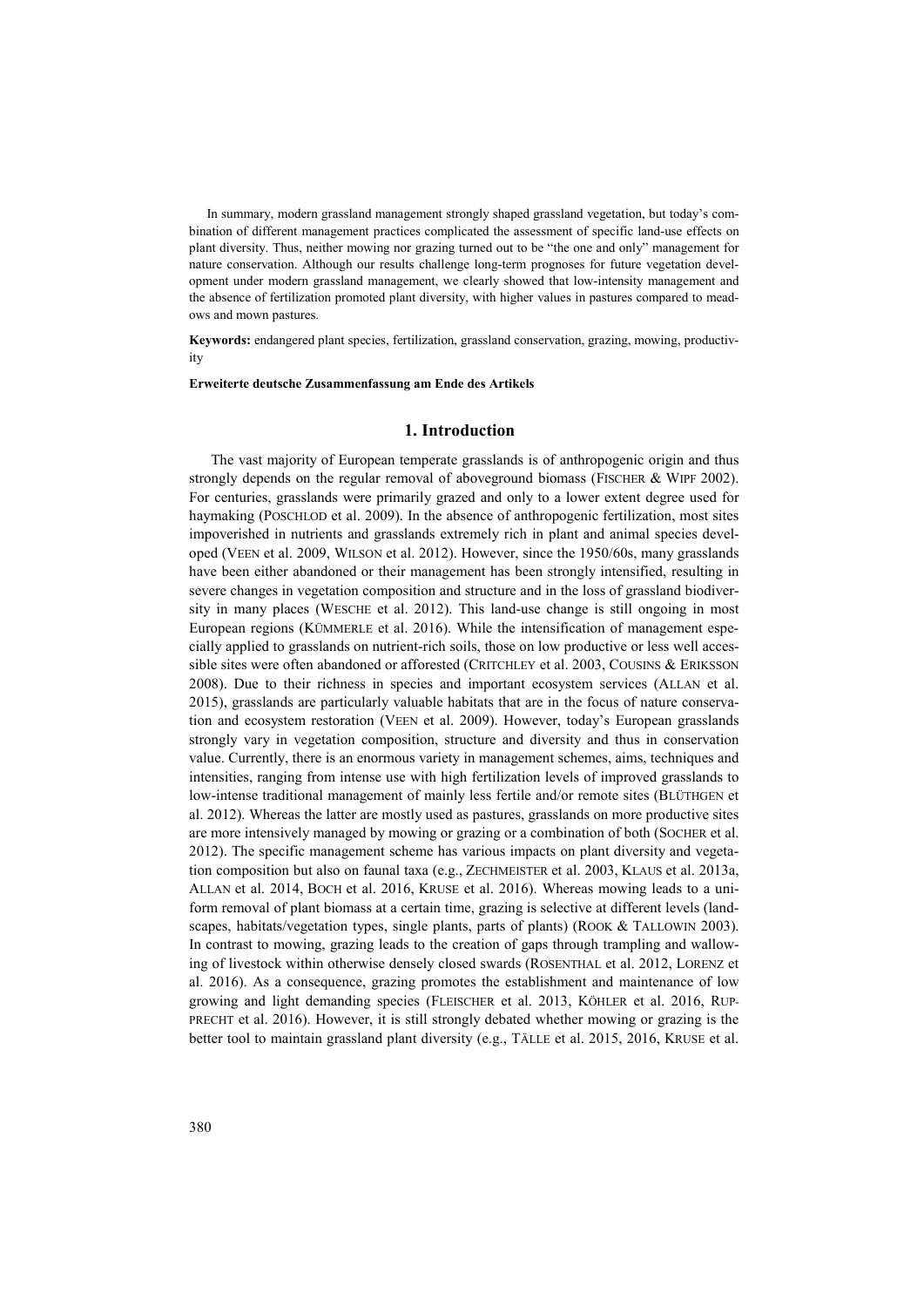2016). Besides management intensity other factors such as abiotic site conditions, site history and species pools and the interplay of these factors with management strongly influence vegetation composition and structure in a hardly predictable way.

As land-use change and intensification are assumed to be the major drivers of the current biodiversity loss (SALA et al. 2000, NEWBOLD et al. 2015), it is important to understand patterns in vegetation composition and diversity in relation to grassland management and its specific schemes. However, especially large-scale studies including differently used grasslands with their major environmental characteristics are scarce. Therefore, we studied 202 grassland plots under different management schemes - categorized as meadow, meadow with autumn or winter grazing, mown pasture, seasonal pasture and year-round pasture - to assess land-use and site effects on vegetation composition and plant diversity. In detail, we asked the following questions: (1) Do vegetation composition, plant functional groups, plant diversity and endangered species occurrence differ among management schemes? (2) Is mowing or grazing more beneficial for the conservation of plant diversity in grasslands? (3) Which further (environmental) factors influence plant diversity and endangered species numbers in the studied grasslands?

## **2. Study area**

We sampled 202 plots within 169 differently managed grassland sites from five geographic regions in Germany, which in one case also included grasslands in the bordering Netherlands (Fig. 1, Table 1). In each region, we sampled 15 to 50 plots (Table 2). Three rather comprehensive study regions are part of the *Biodiversity Exploratories* project for



**Fig. 1.** Locations of the study regions in Germany. Dotted lines connect cohesive sub-areas of lager regions. See also Table 1.

**Abb. 1.** Untersuchungsgebiete in Deutschland. Gepunktete Linien verbinden einzelne Teilgebiete. Siehe auch Tabelle 1.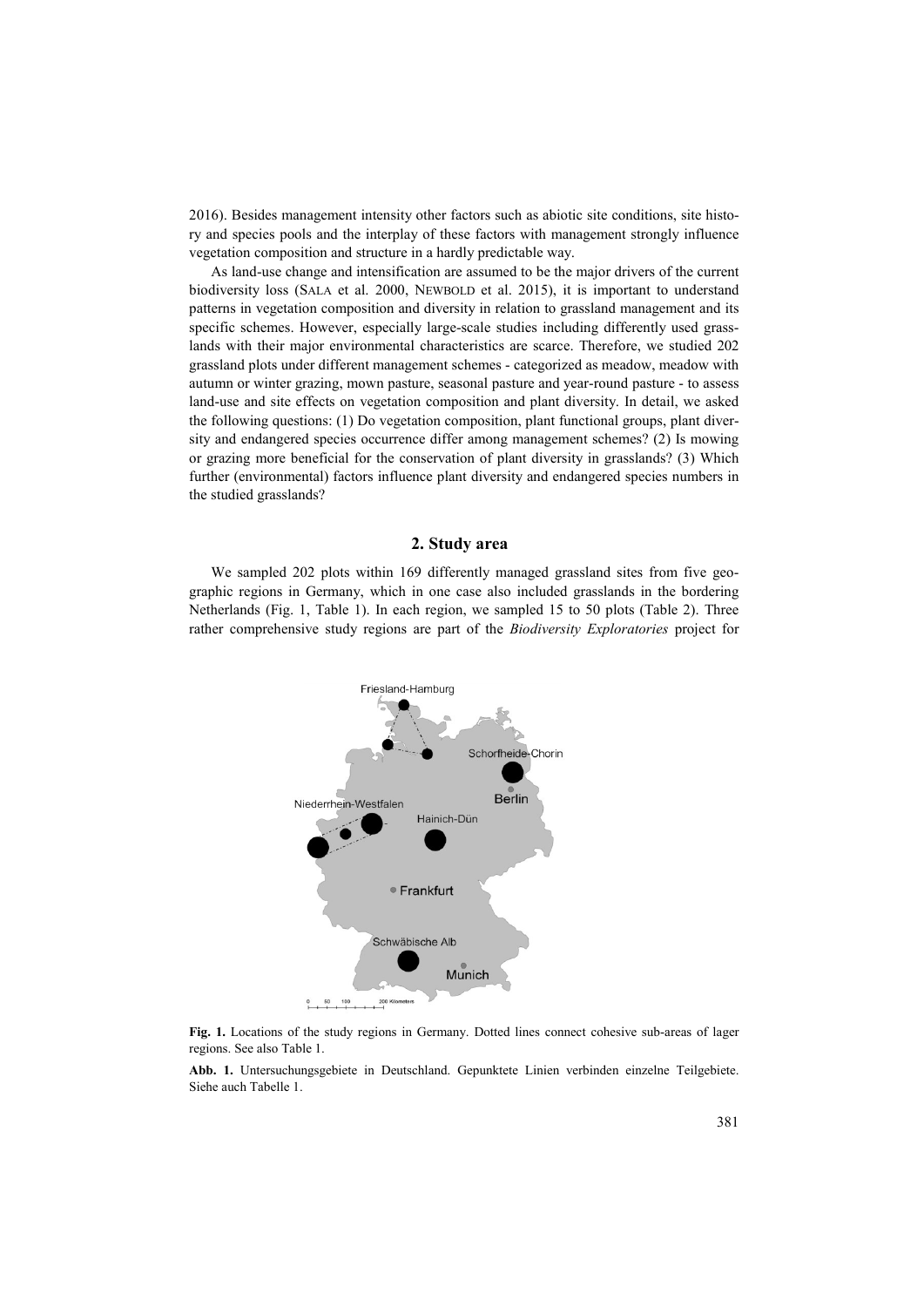**Table 1.** Environmental conditions of the five study regions (from FISCHER et al. 2010, DWD 2013, RUPPRECHT et al. 2016).

**Tabelle 1.** Umweltbedingungen der fünf Untersuchungsgebiete (nach FISCHER et al. 2010, DWD 2013, RUPPRECHT et al. 2016).

|                              | Region                                    |                                                             |                                                             |                                            |                                          |  |  |
|------------------------------|-------------------------------------------|-------------------------------------------------------------|-------------------------------------------------------------|--------------------------------------------|------------------------------------------|--|--|
|                              | Central                                   | North                                                       | Northeast                                                   | Northwest                                  | Southwest                                |  |  |
| Toponym                      | Hainich-Dün                               | Friesland-<br>Hamburg                                       | Schorfheide-<br>Chorin                                      | Niederrhein-<br>Westfalen                  | Schwäbische<br>Alb                       |  |  |
| Geology                      | Calcareous<br>bedrock with<br>loess layer | Young glacial<br>landscape with<br>sandy ridges<br>and fens | Young glacial<br>landscape with<br>sandy ridges<br>and fens | Merly and sandy<br>areas on<br>chalk plain | Calcareous<br>bedrock with<br>loam layer |  |  |
| Elevation                    | $285 - 550$ m                             | $12 - 45$ m                                                 | $3-140$ m                                                   | $35-160$ m                                 | $460 - 860$ m                            |  |  |
| Annual mean<br>temperature   | $6.5 - 8^\circ$ C                         | $8.2 - 9.6$ °C                                              | $8-8.5$ °C                                                  | 9.2–10.5 °C                                | $6-7$ °C                                 |  |  |
| Annual mean<br>precipitation | $500 - 800$ mm                            | 750-900 mm                                                  | $500 - 600$ mm                                              | $750 - 850$ mm                             | $700 - 1000$ mm                          |  |  |

functional biodiversity research (FISCHER et al. 2010; www.biodiversity-exploratories.de): the UNESCO Biosphere Reserve *Schorfheide-Chorin* in Northeast Germany, the National Park Hainich with surroundings in the center (called *Hainich-Dün*) and the UNESCO Biosphere Area *Schwäbische Alb* with surroundings in the southwest of Germany (Fig. 1). Moreover, two regions in northwestern Germany with more distant plots were studied: *Friesland-Hamburg* in the very north and *Niederrhein-Westfalen* in the northwest of Germany. While the most northern and western regions exhibit oceanic to sub-oceanic climate with rather cool summers and mild winters, there is a climatic gradient of decreasing precipitation and slightly lower annual mean temperatures towards the more continental northeastern region. There is also a gradient of rising altitude from north to the south. While the northern and western regions were lowlands or undulating landscapes not more than 140 m a.s.l, the central and the southwestern region were low mountain ranges on calcareous bedrock. All grasslands had a slope of less than 20% and none is permanently waterlogged. With the exception of the northwestern region, where also drained fen soils (histosols) occurred, grasslands were on mineral soils (Table 1).

Most of the studied agricultural grasslands belonged to *Arrhenatherion elatioris* W. Koch 1926 and *Cynosurion cristati* Tx. 1947 communities, with transitions to *Polygono-Trisetion* Br.-Bl. et Tx. ex Marschall 1947 nom. invers. propos., *Calthion* Tx. 1937 and *Magno-Caricion elatae* W. Koch 1926 communities, depending on altitude and soil moisture. Additionally*, Bromion erecti* Koch 1926 communities occurred on shallow calcareous soils. On year-round pastures several different vegetation types were found within one complex. Communities of the alliances *Cynosurion cristati*, *Arrhenatherion elatioris*, *Arction lappae* Tx. 1937, *Calthion* and *Magno-Caricion elatae* were frequent, while on nutrient-poor sandy soils *Ericion tetralicis* Schwickerath 1933, *Genisto-Callunion* Böcher 1943, *Corynephorion canescentis* Klika 1931, *Koelerion arenariae* Tx. 1937 and *Thero-Airon* Tx. ex Oberdorfer 1957 communities were also present.

Nomenclature of plant species follows WISSKIRCHEN & HAEUPLER (1998).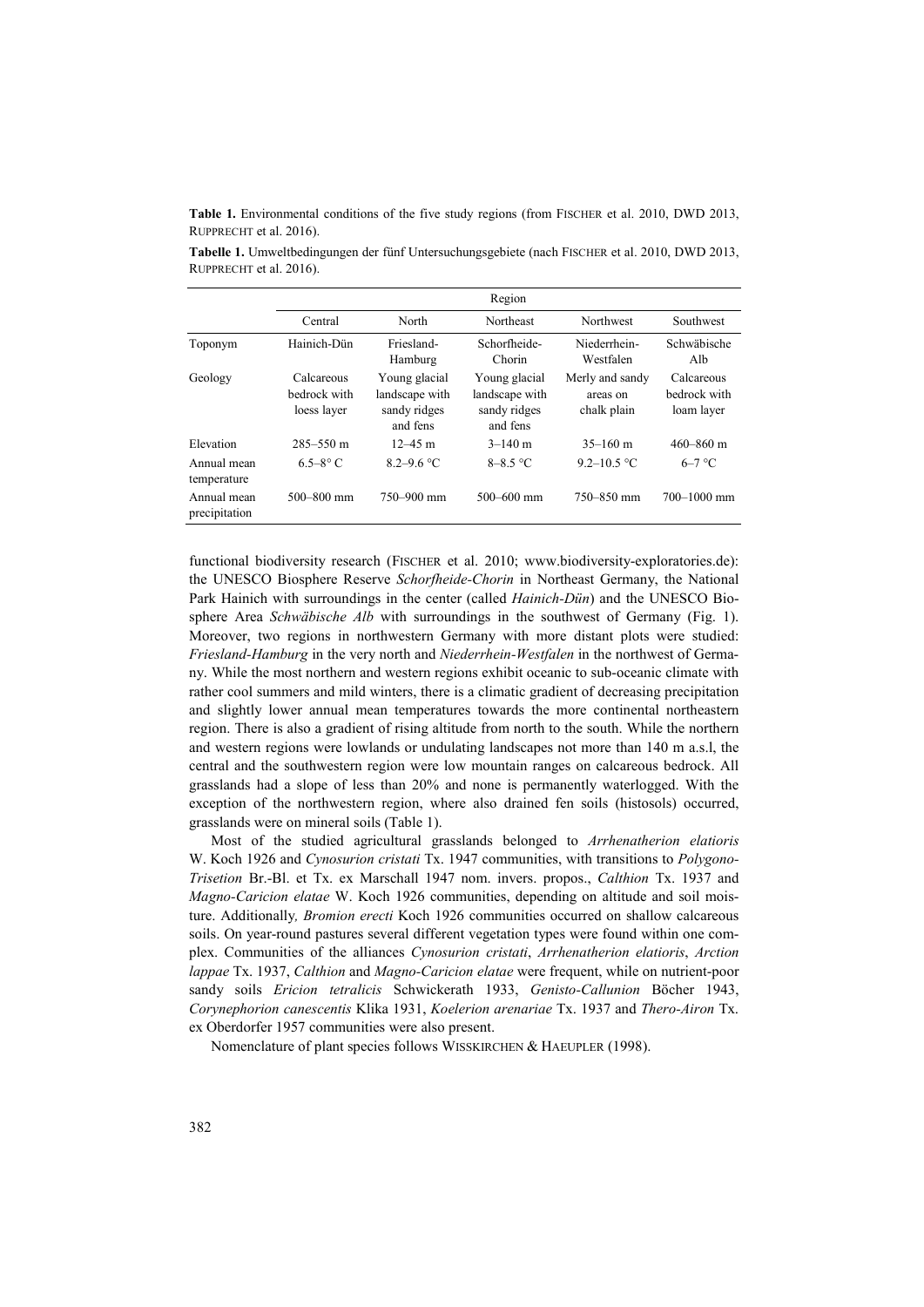## **3. Material and methods**

## **3.1 Field and laboratory work**

In general, management varied strongly among grasslands in our study but is representative for large parts of Central European landscapes. We distinguished between five different management schemes (Table 2):

- 1) *year-round pastures*, where mostly mixed herds of cattle and horses graze a complex of open habitats at low stocking densities of not more than 0.6 livestock units per ha
- 2) *seasonal pastures* ungrazed during winter (grazing-only systems sometimes with an irregular mulching cut at the end of the season)
- 3) *mown pastures*, where hay making (1–3 cuts) and grazing are combined or annually alternated at roughly similar intensity levels
- 4) *meadows with autumn or winter pasture* at rather low grazing intensity so that mowing is the predominant management (1–3 cuts)
- 5) *meadows* which are solely mown (mostly two to three cuts, rarely just one cut per year).

We also assessed whether grassland management included organic and/or mineral fertilizer applications or not. Data was gathered for at least the respective sampling year of each site (2012 or 2013) or as a mean of consecutive years by interviewing farmers and land owners (BLÜTHGEN et al. 2012). In all grasslands, except year-round pastures and some grazed grasslands, we sampled one plot in the center of the site. Most of the year-round pastures and seasonally grazed grasslands in the northern and northwestern study regions are quite spacious and comprised different vegetation types within one site, ranging from dry sand grasslands to moist depressions and tall forb communities. To cover the complete structural diversity, we sampled one plot per vegetation type (three to four different types per year-round pasture, two different types in seasonal pastures). Finally, we collected data on 202 plots from the 169 different grassland sites/complexes (Table 2).

Vegetation was recorded from mid-May to the beginning of July 2013, except in the northwestern region where sampling took place already in 2012. We assessed the presence and percentage cover of all vascular plant species on 4 m  $\times$  4 m plots and harvested aboveground biomass as mixed samples of randomly placed replicates, either of four  $0.25 \text{ m}^2$  or five 0.1 m<sup>2</sup> quadrats. Occasionally occurring taller shrubs, bryophytes and litter were excluded from biomass sampling. Except of year-round pastures, biomass was sampled prior to mowing and/or grazing management.

**Table 2.** Numbers of differently managed grasslands in the five study regions in Germany. Numbers in brackets give the numbers of study plots if different from the number of grassland sites (only true for year-round pastures and seasonal pastures where more than one plot was studied per site according to different vegetation types within the large pastures).

**Tabelle 2.** Anzahl unterschiedlich genutzter Grünländer der fünf Untersuchungsgebiete in Deutschland. Angaben in Klammern: Anzahl der Aufnahmeflächen, die im Fall von Ganzjahresweiden von der Anzahl der Grünlandflächen abweichen können (mehrere Aufnahmen pro Ganzjahresweide-Fläche).

|                                         | Study regions |          |              |           |              |           |  |
|-----------------------------------------|---------------|----------|--------------|-----------|--------------|-----------|--|
| Management                              | Central       | North    | Northeast    | Northwest | Southwest    | Total     |  |
| Year-round pastures                     |               | 4(14)    | $\mathbf{0}$ | 11(31)    | $\mathbf{0}$ | 16 (46)   |  |
| Seasonal pastures                       | 18            |          | 20           | 4(7)      | 14           | 57 (60)   |  |
| Mown pasture                            | 20            | $\Omega$ | 11           | $\theta$  | 14           | 45        |  |
| Meadow with autumn or<br>winter pasture | 8             | $\Omega$ | 4            | $\theta$  | 3            | 15        |  |
| Meadow                                  | 3             | $\Omega$ | 14           | $\theta$  | 19           | 36        |  |
| Total                                   | 50            | 5 (15)   | 49           | 15 (38)   | 50           | 169 (202) |  |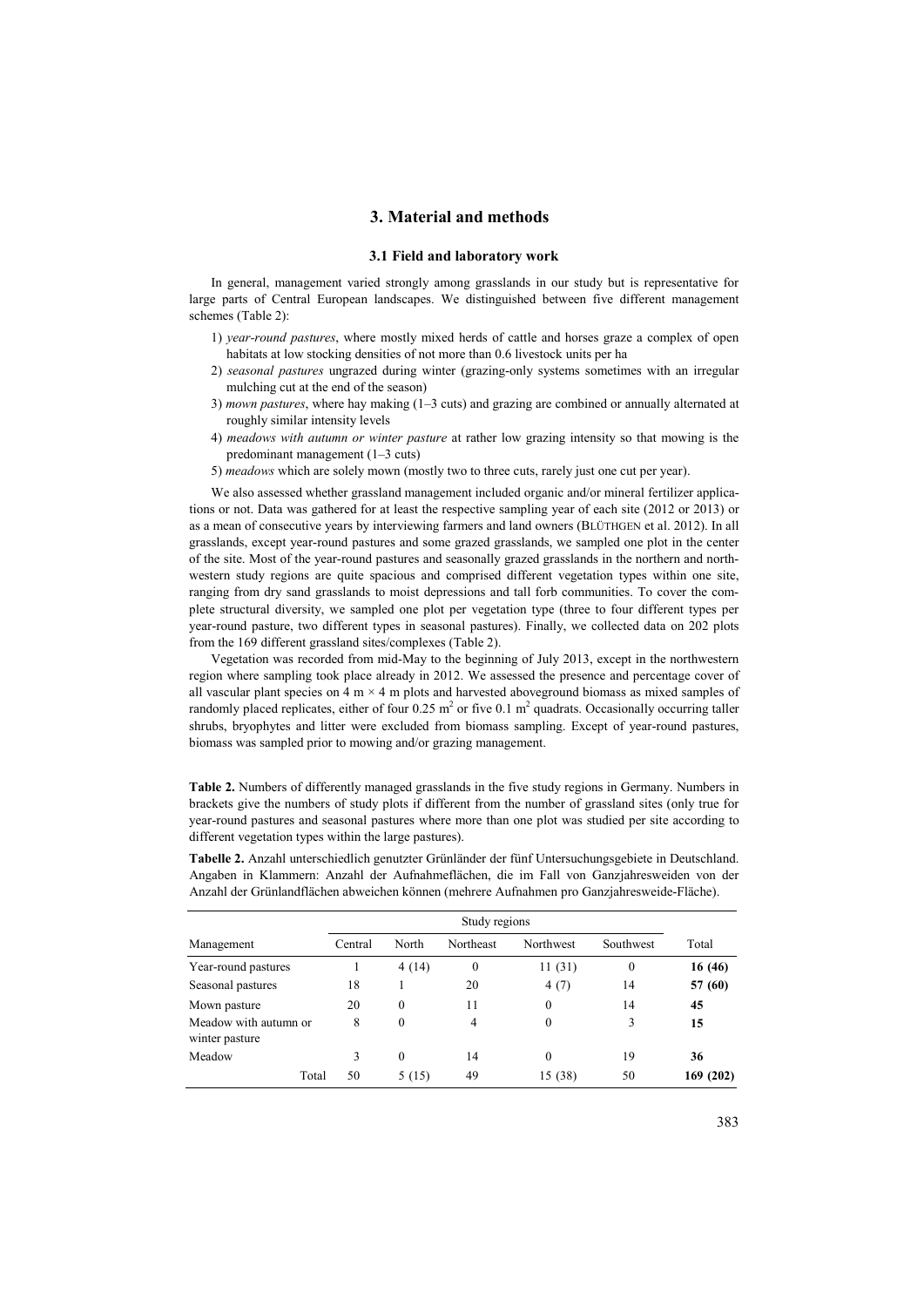#### **3.2 Data analyses**

We calculated mean cover weighted Ellenberg indicator values for nutrients (Ellenberg N), moisture (Ellenberg M) and soil reaction (Ellenberg R) for each plot (ordinal scale ranging from 1 to 9; see ELLENBERG et al. 2001). The number of endangered species per plot included all species that are listed as endangered or vulnerable on the red list of the respective federal state of Germany where the grassland was located (BREUNIG & DEMUTH 1999, KORSCH & WESTHUS 2001, GARVE 2004, MIERWALD & ROHMAHN 2006, RISTOW et al. 2006, POPPENDIECK et al. 2010, RAABE et al. 2010). Furthermore, we calculated the Shannon diversity index and the evenness as additional diversity measures. Plant functional groups (percentage cover sums of grasses, legumes, non-legume herbs, shrubs and bryophytes) were calculated per plot to track differences in the functional composition and vegetation structure of differently managed grasslands.

To explore major floristic gradients independent of management schemes and their relation with environmental characteristics two *Detrended Correspondence Analyses* (DCAs) were performed using PC-ORD 5.1 (HILL & GAUCH 1980). DCAs were run using square-root transformed abundance data, excluding species present in less than eight plots and down-weighting of rare species The first ordination included all 202 plots. The distinct separation of the northern and northwestern regions from the others in this DCA (Supplement E1) pointed at strong regional peculiarities. Thus, a second DCA was run with the 149 plots of the northeastern, central and southwestern regions.

To test for significant differences in environmental and vegetation parameters among management schemes (year-round pasture, seasonal pasture, mown pasture, meadow with autumn or winter pasture, meadow), we calculated ANOVAs and subsequent Tukey tests for normal distributed variables with homogeneous variances. Data were treated with log or square-root transformations where necessary. Completely non-normal data were analyzed using Kruskal-Wallis H-tests with pairwise comparisons using Mann-Whitney U tests. Probability values from pairwise comparisons were adjusted using Holm correction. Multiple linear regression models were used to explain plant species richness, Shannon diversity and evenness. A generalized multiple linear model with Poisson error structure was applied to explain numbers of endangered species. Within these models, environmental indicator values (Ellenberg M, N, R), "mowing" as categorical variable for regularly mown grasslands such as mown pastures, meadows with and without autumn/winter grazing (49% of all plots), "grazing" as categorical variable for grazed grasslands such as year-round pastures, seasonal pastures, mown pastures and meadows with autumn/winter grazing (82% of all plots), "fertilization" (yes or no), and study regions were used as predictor variables. Each Ellenberg indicator value was represented by both linear and quadratic terms. Model assumptions were ensured by checking diagnostic plots. All statistical work except the DCA have been done with R 3.3.2 (R CORE TEAM 2016).

## **4. Results**

#### **4.1 Effects of management and soil characteristics on vegetation composition**

Ordination analyses of all grassland plots revealed two major influential factors: management by year-round grazing and the study regions (Fig. 2, Supplement E1). Hence, grasslands from the regions Niederrhein-Westfalen and Friesland-Hamburg, in which most of the year-round pastures were sampled, were clearly separated from grasslands of the other three regions (Schorfheide-Chorin, Hainich-Dün and Schwäbische Alb). Within the latter regions, only one grassland was a year-round pasture, but all others were seasonal pastures, mown pastures or meadows with or without winter grazing. These grasslands did barley show any pattern in the ordination space of all plots, except some slightly distinctly located seasonal pastures from the southwestern region at the upper end of the second axis (Fig. 2, Supplement E1). Even after removing year-round pastures and focusing on the plots of the three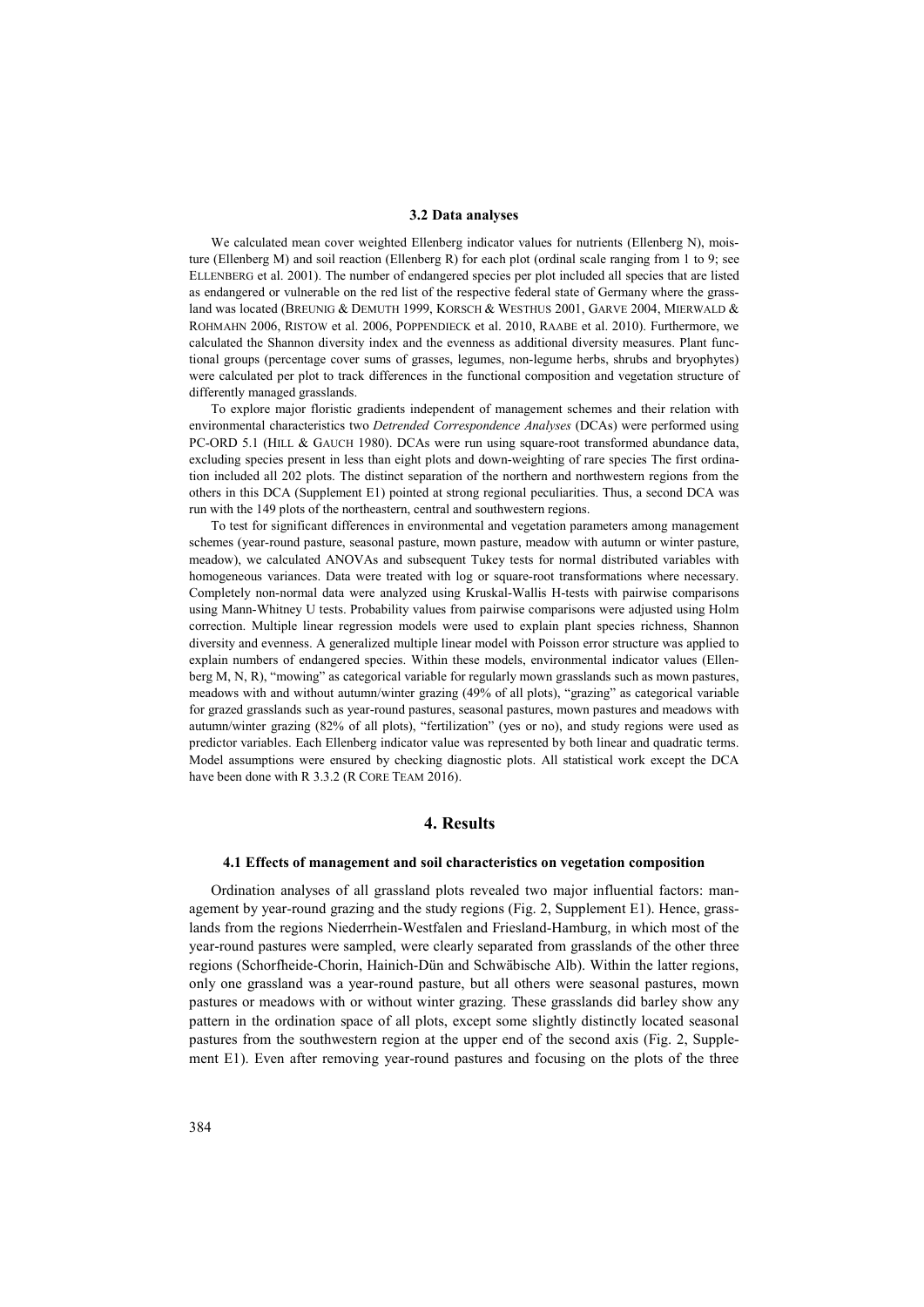

**Fig. 2.** DCA ordination diagramm of all plots categorized by management schemes with environmental vectors as overlay  $(n = 202)$ . Total inertia: 6.59; for length of gradient and percentage of explained variance see axes titles.

**Abb. 2.** DCA Ordinationsdiagramm aller Untersuchunsgflächen eingeteilt nach Management-Typen mit nachträglicher Korrelation der Umweltvariablen (*n* = 202). Gesamtvarianz: 6,59; die Grandientenlänge und der Anteil der erklärten Gesamtvarianz ist den Achsenbeschriftungen zu entnehmen.

last mentioned regions, management schemes were only moderately separated (Fig. 3) and still a fractionation according to study region was visible (Supplement E2). Nevertheless, at least pure pastures and pure meadows were rather separated when focusing on three regions only. Generally, gradients of soil moisture, nutrient supply and productivity (aboveground biomass) were strongly related to vegetation composition (Fig. 2 and 3). These variables were largely negatively related with plant species richness, the number of endangered plant species and bryophyte cover. A gradient in soil reaction could be detected when all regions were analyzed together due to differences in bedrock and soil types among some of the regions (Table 1).

#### **4.2 Differences among management schemes**

Significant differences among management schemes were found for all recorded vegetation and environmental variables except for evenness and the cover of herbs (Table 3). While plant species richness and Shannon diversity were highest in seasonal pastures and lowest in year-round pastures, most endangered species were recorded in year-round pastures. Gener-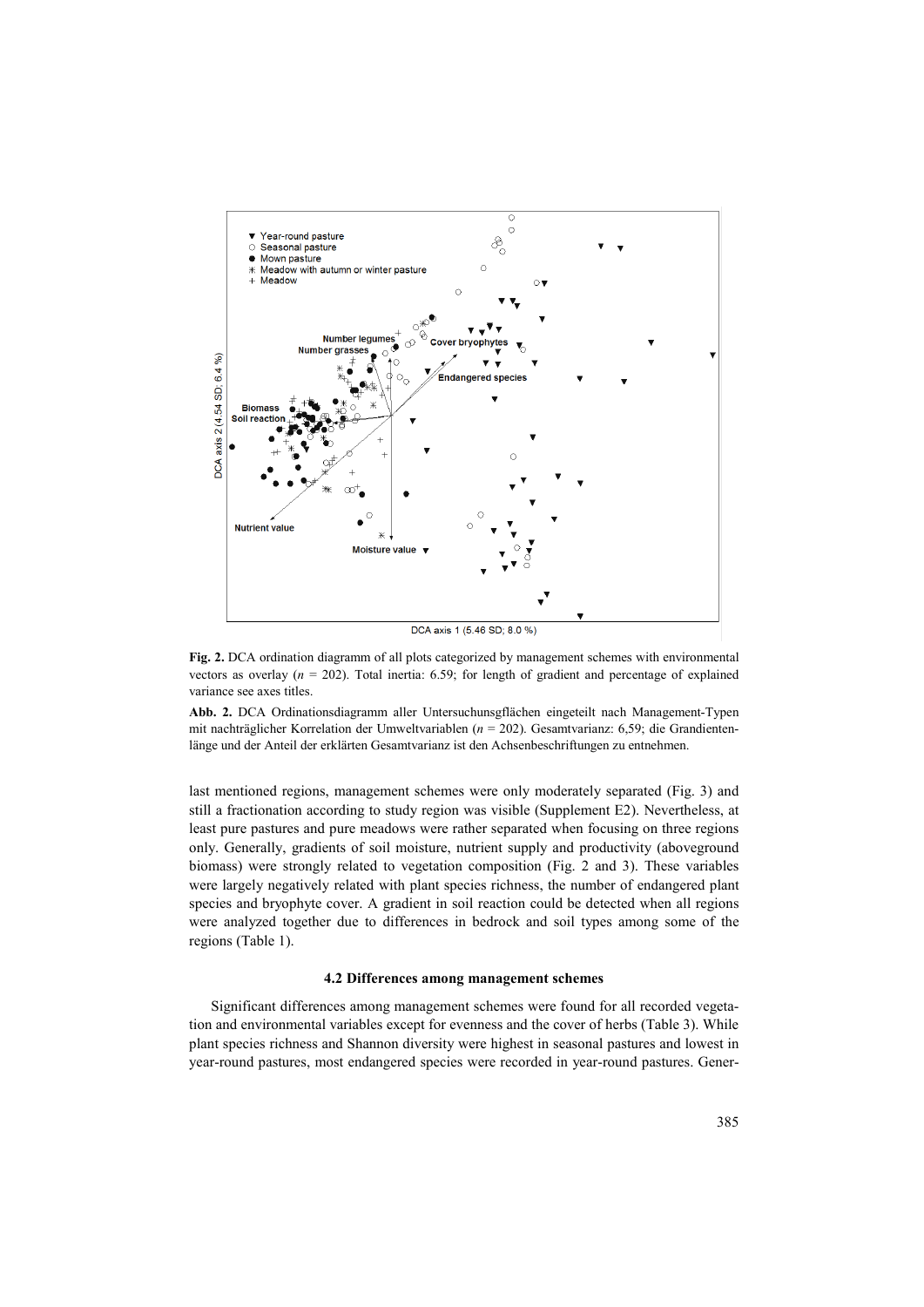

**Fig. 3.** DCA ordination diagramm of grasslands from the three study regions Schorfheide-Chorin (northeast), Hainich-Dün (central) and Schwäbische Alb (southwest) categorized by management schemes with environmental vectors as an overlay  $(n = 149)$ . Total inertia: 3.63; for length of gradient and percentage of explained variance see axes titles.

**Abb. 3.** DCA Ordinationsdiagramm der Grünländer der Untersuchungsgebiete Schorfheide-Chorin, Hainich-Dün and Schwäbische Alb eingeteilt nach Management-Typen mit nachträglicher Korrelation der Umweltvariablen (*n* = 149). Gesamtvarianz: 3,63; die Grandientenlänge und der Anteil der erklärten Gesamtvarianz ist den Achsenbeschriftungen zu entnehmen.

ally, lower numbers of plant species and endangered species were found in management schemes involving mowing (mown pastures and meadows with/without winter grazing), when compared to seasonal pastures. Within the schemes involving mowing, more than 50% of the grasslands (and up to 97% in case of meadows with autumn/winter grazing) were fertilized, whereas the vast majority of grazing-only systems was unfertilized. Thus, aboveground biomass production of schemes involving mowing was on average 55% higher compared with year-round and seasonal pastures. Year-round pastures exhibited lowest mean indicator values for soil reaction and nutrient supply, but with a large standard deviation indicating pronounced heterogeneity in environmental conditions. Cover values of bryophytes and shrubs as well as stand height were highest in year-round pastures compared to all other management schemes. In seasonal pastures nutrient values were similarly low as in year-round pastures and soil moisture as well as vegetation height were lowest compared to all other management schemes. Together with mown pastures, seasonal pastures had the highest cover values of legumes and bare soil. Grass cover, on the opposite, was highest in meadows without any grazing (Table 3).

#### **4.3 Effects on plant diversity and endangered species**

As stated above, plant diversity was strongly associated with environmental factors in ordination analyses (Fig. 2, Fig. 3). Regression models were calculated, to assess these highly influential factors in more detail. Management practice (fertilization, mowing, and grazing as categorical variables), environmental gradients (indicator values) and study regions explained in total from 26% (for evenness) to more than 60% (for species richness and num-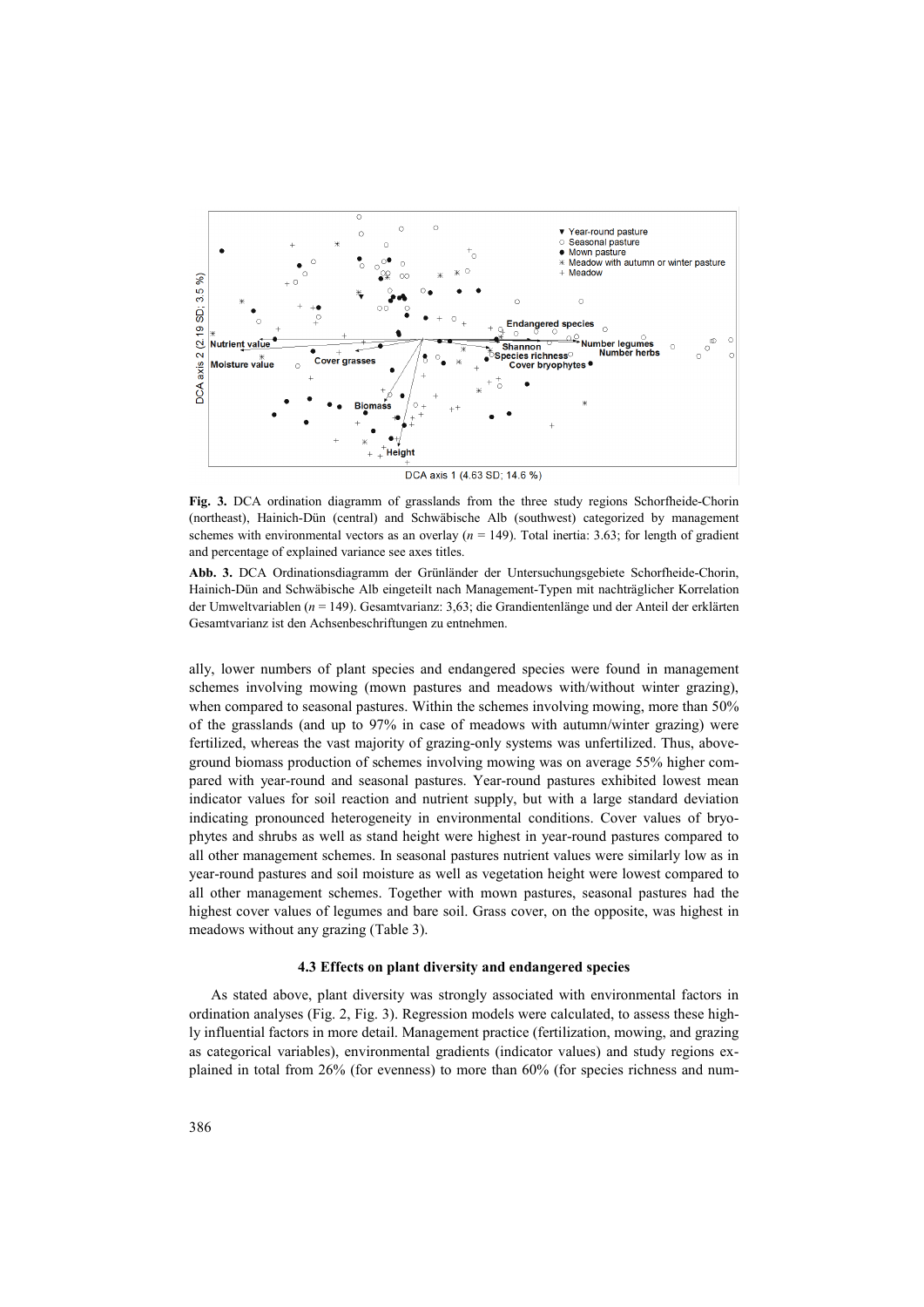tests (KW) with multiple Mann-Whitney U tests (Holm corrected) as post-hoc tests. Significance levels: 0 < \*\*\* < 0.001 < \*\* < 0.01 < \* < 0.05. Different letters Differences were tested by ANOVAs and subsequent Tukey tests when normal distribution and homogeneity of variance was given; otherwise by Kruskal-Wallis Table 3. Mean and standard deviation of diversity measures, vegetation composition and environmental indiveators for the different management schemes. **Table 3.** Mean and standard deviation of diversity measures, vegetation composition and environmental indivcators for the different management schemes. indicate significant differences.

Differences were tested by ANOVAs and subsequent Tukey tests when normal distribution and homogeneity of variance was given; otherwise by Kruskal-Wallis tests (KW) with multiple Mann-Whitney U tests (Holm corrected) as po **Tabelle 3.** Mittelwerte und Standardabweichungen verschiedener Diversitätsmaße, der Vegetationszusammensetzung und der Zeigerwertewerte für die jeweiligen Grünland-Nutzungstypen. Unterschiede wurden mit ANOVAs und anschließenden Tukey-Tests getestet, wenn die Variablen normalverteilt und ihre Varianzen homogen waren; falls nicht, wurden Kruskal-Wallis-tests (KW) und Mann-Whitney U-Tests (mit Holm-Korrektur) gerechnet. Signifikanzniveaus: 0 < \*\*\* < 0,001 < \*\* < 0,01 < \* < 0,05. Unterschiedliche Buchstaben symbolisieren signifikante Unterschiede.

|                                                                                                            |                 | Year-round pasture      | Seasonal pasture     | Mown pasture         | Meadow with autumn<br>or winter pasture | Meadow                |
|------------------------------------------------------------------------------------------------------------|-----------------|-------------------------|----------------------|----------------------|-----------------------------------------|-----------------------|
|                                                                                                            | Sign.           | $n = 46$                | $n = 60$             | $n = 45$             | $n = 15$                                | $n = 36$              |
| Frequency of fertilized plots [%]                                                                          |                 | $\overline{\mathbf{C}}$ |                      | 58                   | 93                                      | $\overline{6}$        |
| Species diversity                                                                                          |                 |                         |                      |                      |                                         |                       |
| Vascular plants/16 $m^2$                                                                                   | ***             | $20.43 \pm 7.12$ c      | $34.18 \pm 13.25$ a  | $28.87 \pm 8.92$ ab  | $28.13 \pm 7.68$ ab                     | $26.97 \pm 7.56$ b    |
| $\tilde{H}$<br>Endangered species/16                                                                       | $****^{\times}$ | $1.89 \pm 2.15 a$       | $1.58 \pm 2.43$ ab   | $0.22 \pm 0.52$ c    | $0.33 \pm 0.62$ bc                      | $0.36\pm0.83$ c       |
| Shannon index                                                                                              | ****            | $1.85 \pm 0.64$ b       | $2.42 \pm 0.5$ a     | $2.19 \pm 0.47$ a    | $2.18 \pm 0.38$ ab                      | $2.2 \pm 0.45$ ab     |
| Evenness                                                                                                   | n.s.            | $0.64 \pm 0.18$         | $0.71 \pm 0.08$      | $0.66 \pm 0.11$      | $0.65 \pm 0.11$                         | $0.68 \pm 0.11$       |
| /egetation structure                                                                                       |                 |                         |                      |                      |                                         |                       |
|                                                                                                            | ****            | $175.96 \pm 139.92 b$   | $193.03 + 95.23 b$   | $281.45 \pm 90.66$ a | $243.35 \pm 106.57$ ab                  | $326.15 \pm 145.89$ a |
| $\begin{array}{l} \hbox{Biomass}\,[\mathrm{g/m}^2] \\ \hbox{Vegetation height}\,[\mathrm{cm}] \end{array}$ | ****            | $36.57 \pm 28.51$ a     | $19.98 \pm 18.37$ b  | $29.44 \pm 9.62$ a   | $26.07 \pm 7.36$ ab                     | $34.44 \pm 11.85$ a   |
| Cover [%] of                                                                                               |                 |                         |                      |                      |                                         |                       |
| Bare soil                                                                                                  | **              | $6.7 \pm 11.96$ ab      | $6.87 \pm 11.78a$    | $6.14 \pm 7.4$ a     | $7.34 \pm 8.45$ ab                      | $2.45 + 5.5 b$        |
| Bryophytes                                                                                                 | ****            | $32.3 \pm 31.62$ a      | $17.99 \pm 23.91$ ab | $7.53 \pm 12.98 b$   | $9.2 \pm 12.27$ ab                      | $16.61 \pm 77.01$     |
| Grasses                                                                                                    | **              | $52.05 \pm 33.81$ b     | $48.82 \pm 24.63$ b  | $64.19 \pm 26.1$ a   | $53.93 \pm 16.79$ ab                    | $71.11 \pm 24.21$ a   |
| Legumes                                                                                                    | **              | $7.15 \pm 12.37$ b      | $9.78 \pm 11.45$ a   | $13.98 \pm 16.2$ ab  | $4.55 \pm 4.86$ ab                      | $5.11 \pm 5.41$ ab    |
| Herbs                                                                                                      | 74              | $61.41 + 48.25$         | $40.05 \pm 25.46$    | $28.62 \pm 17.85$    | $28.85 \pm 23.67$                       | $27.12 \pm 15.97$     |
| Shrubs                                                                                                     | $X^*$           | $7 + 22.94$ a           | $0.60 \pm 3.26$ ab   | $0.05 \pm 0.11$ bc   | $0.16 \pm 0.25$ abc                     | $0.04 \pm 0.17$ c     |
| llenberg values                                                                                            |                 |                         |                      |                      |                                         |                       |
| M (moisture)                                                                                               | **              | $5.7 \pm 0.96$ a        | $5.02 \pm 0.79$ b    | $5.37 \pm 0.56$ ab   | $5.47 \pm 0.69$ ab                      | $5.49 \pm 0.48$ a     |
| ${\bf R}$ (reaction)                                                                                       | ***             | $5.28 \pm 1.51 b$       | $6.52 \pm 0.69$ a    | $6.4 \pm 0.57$ a     | $6.64 \pm 0.45$ a                       | $6.45 \pm 0.35$ a     |
| N (nutrients)                                                                                              | ***             | $4.58 \pm 1.59$ c       | $5.29 \pm 1.24$ b    | $6.17 \pm 0.78$ a    | 5.99 $\pm$ 0.93 ab                      | $6.14 \pm 0.7$ a      |

Anova revealed significant differences, post-hoc test did not 1Anova revealed significant differences, post-hoc test did not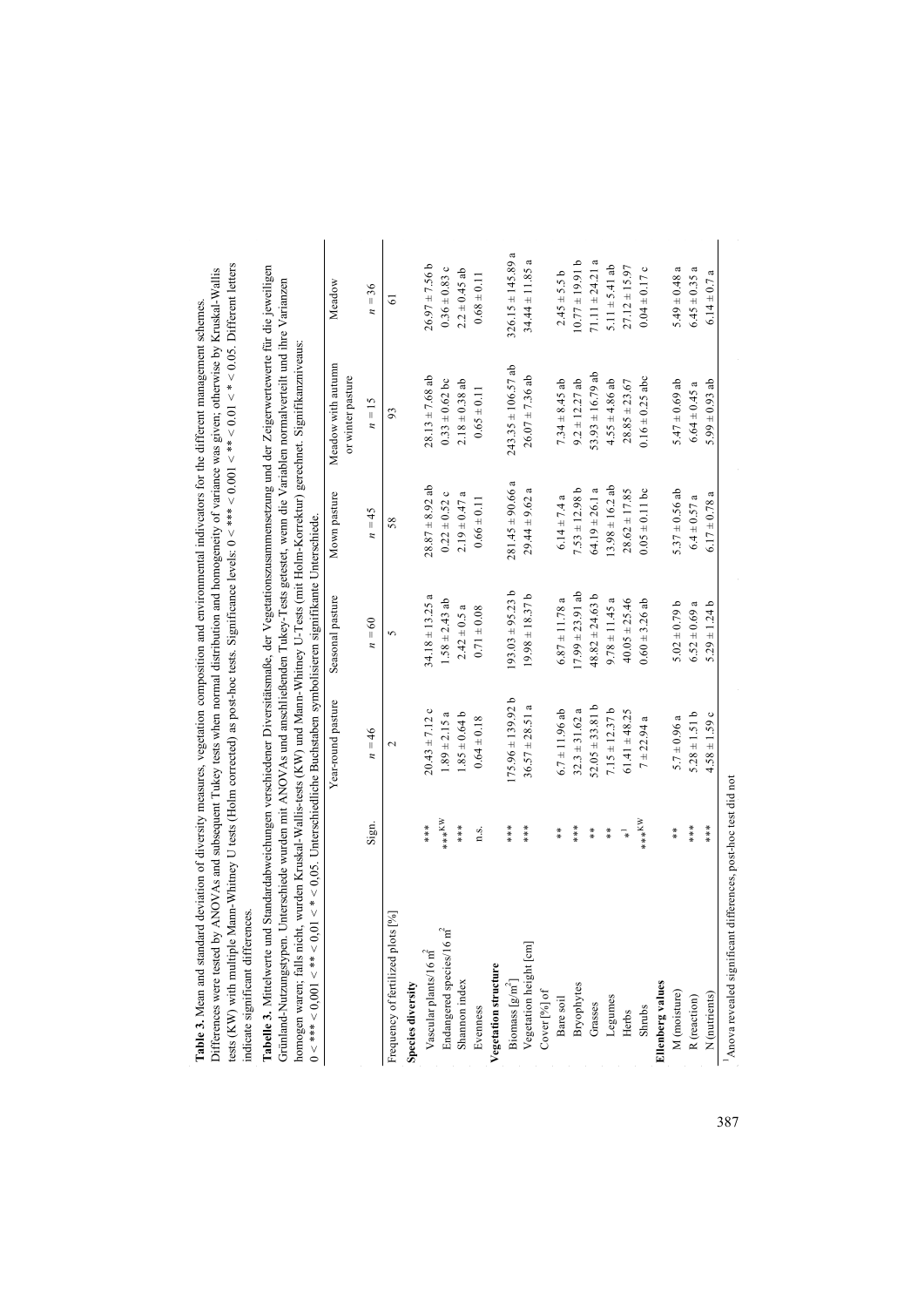**Table 4.** Statistics of the linear models for species richness, Shannon index, evenness and the generalized linear model for the number of endangered species (the latter with poisson error structure). Significance levels: 0 < \*\*\* < 0.001 < \*\* < 0.01 < \* < 0.05. Each environmental indicator value entered the models as both linear and quadratic terms (^2). Variables for management (fertilization, grazing, mowing) are all categorical (yes vs. no). For the five study regions the estimate and significance of the least significant region is given. *n* = 202.

**Tabelle 4.** Ergebnisse der linearen Modelle berechnet für Artenzahl, Shannon-Index, Evenness, und des generalisierten linearen Modells für die Anzahl gefährdeter Arten (letzteres mit Poisson-Verteilung). Signifikanzniveaus:  $0 <$ \*\*\*  $< 0.001 <$ \*\*  $< 0.01 <$ \*  $< 0.05$ . Die Ellenberg-Zeigerwerte wurden sowohl linear als auch quadriert (^2) in das Modell aufgenommen. Alle Management-Varibalen (Düngung, Beweidung, Mahd) sind kategorial (ja vs. nein). Für die fünf Untersuchungsgebiete sind Estimate und Signifikanz der am wenigsten signifikanten Region angegeben. *n* = 202.

| Response variable                            | <b>Species richness</b> |       | Number of endan-<br>gered species |       | <b>Shannon</b> index |       | <b>Evenness</b> |       |
|----------------------------------------------|-------------------------|-------|-----------------------------------|-------|----------------------|-------|-----------------|-------|
| $R^2$                                        | 61%                     |       | 64%                               |       | 40%                  |       | 26%             |       |
| Predictor variables                          | Estimate                | Sign. | Estimate                          | Sign. | Estimate             | Sign. | Estimate        | Sign. |
| <b>Ellenberg</b><br>indicator values         |                         |       |                                   |       |                      |       |                 |       |
| Moisture value                               | $-1.55$                 | *     | $-3.06$                           | $* *$ | 1.69                 | 0.42  | 0.05            | 0.75  |
| Moisture value $\gamma$ 2                    | 0.11                    | 0.10  | 0.24                              | **    | $-0.17$              | 0.35  | $-0.01$         | 0.71  |
| Reaction value                               | 0.72                    | *     | 1.02                              | *     | 0.71                 | 0.44  | 0.07            | 0.30  |
| Reaction value <sup><math>\sim</math>2</sup> | $-0.06$                 | 0.06  | $-0.08$                           | 0.06  | $-0.01$              | 0.86  | $-0.01$         | 0.39  |
| Nutrient value                               | 0.95                    | $**$  | 0.72                              | 0.09  | 2.73                 | ***   | 0.26            | ***   |
| Nutrient value <sup><math>\sim</math>2</sup> | $-0.10$                 | ***   | $-0.12$                           | $***$ | $-0.30$              | ***   | $-0.03$         | ***   |
| Management                                   |                         |       |                                   |       |                      |       |                 |       |
| Fertilization (no)                           | 0.45                    | ***   | 0.79                              | *     | 0.25                 | 0.50  | $-0.02$         | 0.39  |
| Grazing (yes)                                | 0.00                    | 1.00  | 0.16                              | 0.65  | 0.51                 | 0.19  | 0.03            | 0.36  |
| Mowing (yes)                                 | $-0.19$                 | 0.18  | $-0.07$                           | 0.81  | $-0.68$              | 0.09  | $-0.05$         | 0.10  |
| Study region                                 | $-0.94$                 | ***   | $-1.54$                           | ***   | $-2.13$              | ***   | $-0.15$         | ***   |

bers of endangered species) of the variance in the diversity data (Table 4). In line with the ordination analysis, all diversity measures were strongly negatively related to nutrient supply. However, a slight hump-shaped relation with a decrease of diversity at very low nutrient values below three could be detected (Fig. 4) and was also reflected by the significant effect of the quadratic term of the nutrient value in the regression model (Table 4). Both plant species richness and numbers of endangered species were negatively related to soil moisture and fertilization. Whereas plant diversity strictly increased with increasing soil reaction values, the number of endangered species exhibited two peaks, one at rather low soil reaction (Ellenberg R from 4 to 5) and one at highest values (Ellenberg R above 7; Fig. 4). Presence of mowing or grazing was not significantly related to any diversity measures, whereas the study region had a significant effect in all cases (Table 4).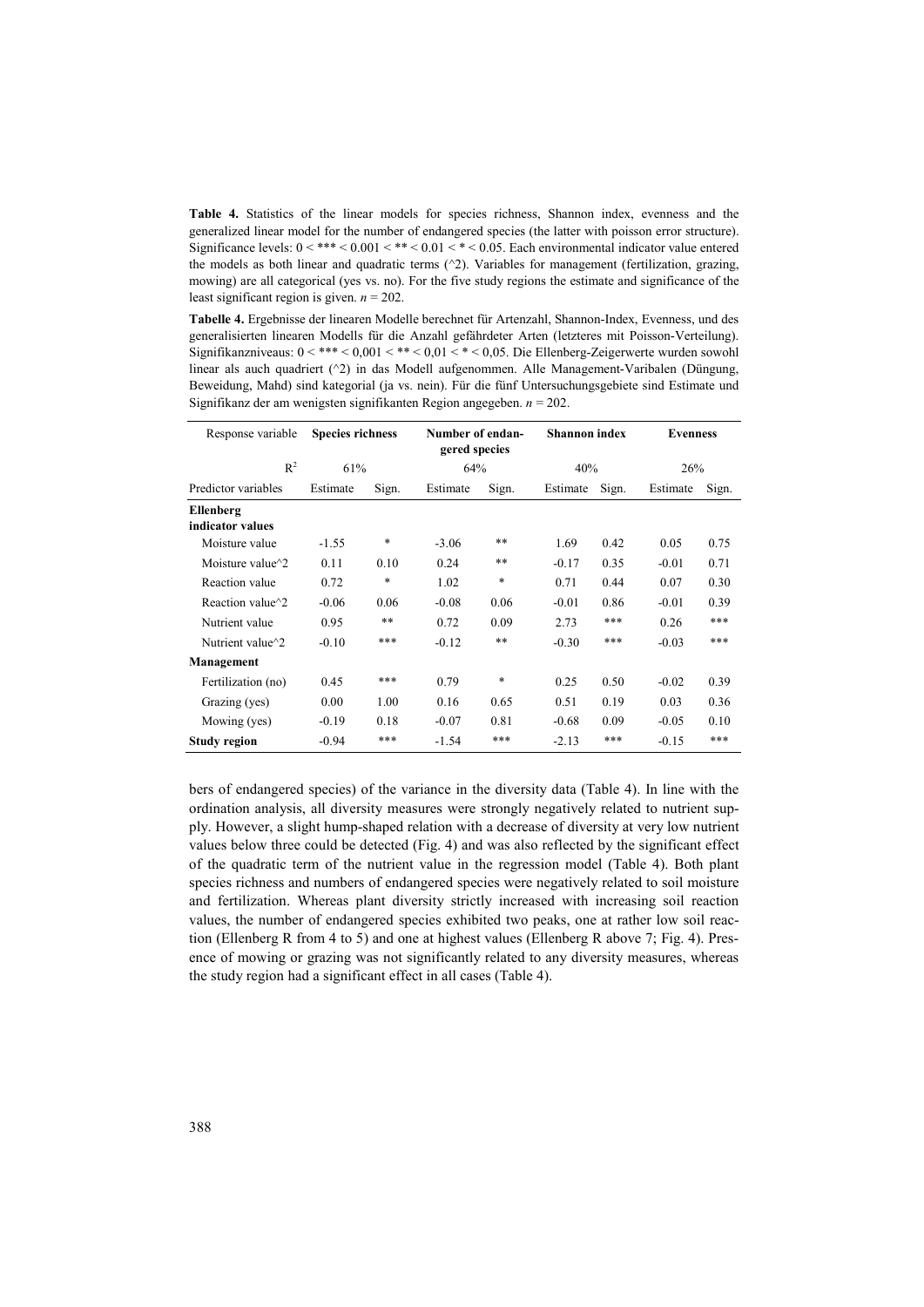





**Fig. 4.** Plant species richness and numbers of endangered species along gradients of nutrient supply, soil moisture and soil reaction according to Ellenberg indicator values (ELLENBERG et al. 2001). For each category of the indicator values, mean numbers of plant species and endangered species per plot are shown. All management schemes included.

**Abb. 4.** Pflanzenartenvielfalt und die Anzahl an gefährdeten Arten entlang der Gradienten von Nährstoffverfügbarkeit, Bodenfeuchte und Bodenreaktion nach Ellenberg Zeigerwerten (ELLENBERG et al. 2001). Jede Kategorie eines Zeigerwerts zeigt den Mittelwert von Pflanzenartenvielfalt und gefährdeten Arten pro Aufnahme. Alle Management-Typen einbezogen.

### **5. Discussion**

## **5.1 Impact of management on vegetation composition, plant diversity and endangered species**

Our study showed that plant functional group composition, plant diversity and endangered species occurrence significantly varied among management schemes (Table 3). On the one hand, meadows (also mown pastures and autumn/winter grazed meadows) had significantly higher productivity and grass cover but contained less (endangered) plant species when compared to seasonal pastures. This is at least partly the result of meadows being generally more intensively used with frequent fertilization, whereas many of the studied pure pastures were completely unfertilized, such as dry calcareous Mesobromion-communities (SOCHER et al. 2012). In terms of functional group and species composition meadows with autumn/winter grazing as well as mown pasture were somewhat similar to pure meadows, but had lower grass cover and higher proportions of bare soil, resulting from occasional grazing. Seasonal pasture, the most traditional land use in our study (POSCHLOD et al. 2009),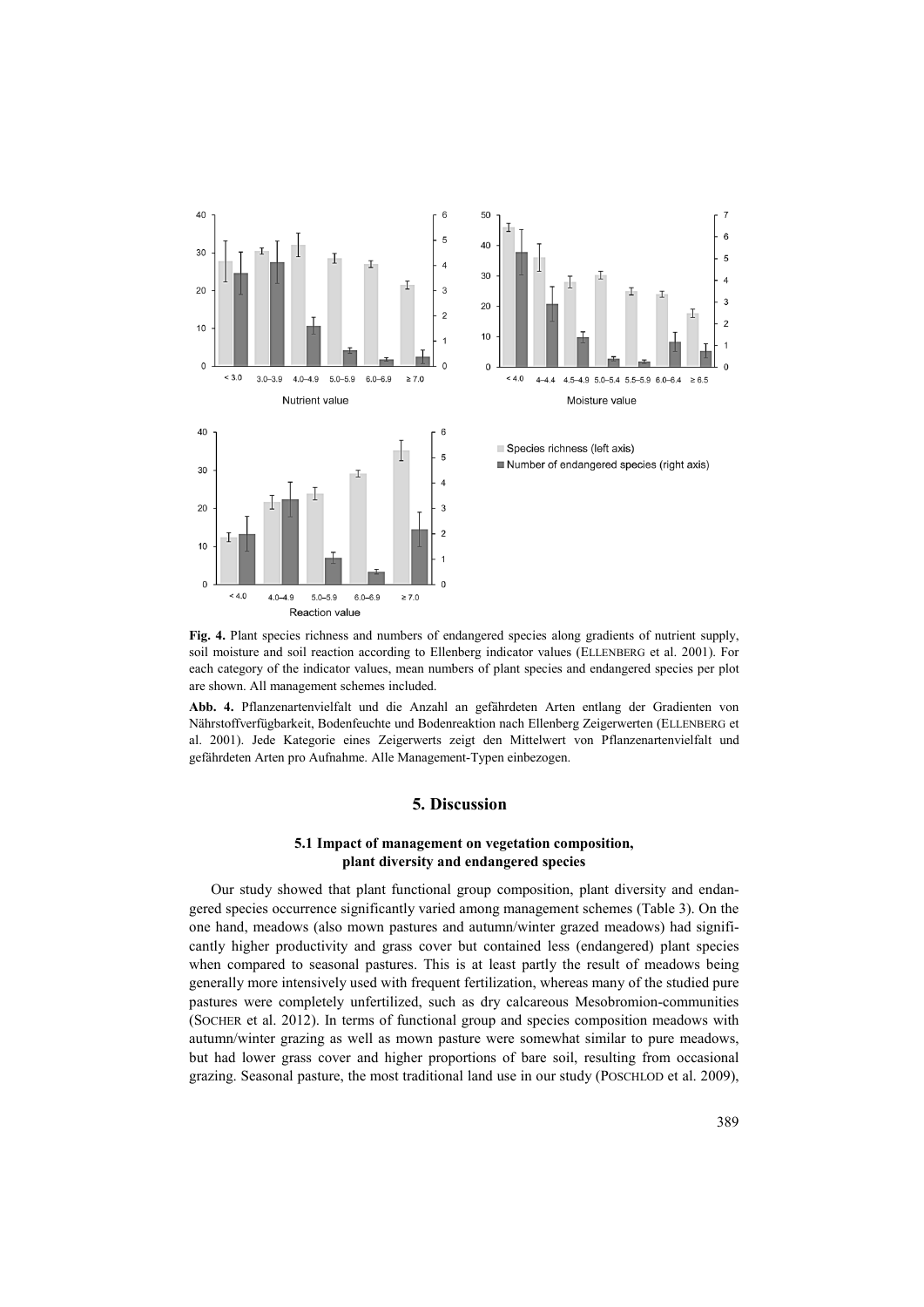contained most (endangered) plant species, although even within this management scheme diversity measures varied considerably. Due to a generally large variation within management types and a high temporal variability within sites (BLÜTHGEN et al. 2012, ALLAN et al. 2014), the composition of the vegetation did not reflect our predefined management schemes very well. For example, some mown pastures are grazed and mown within one year, but in other years they may be exclusively grazed or mown, resulting in a wide range of possible management effects on the vegetation. Thus, our study also implies that traditional categories of management schemes do often not fit today's situation.

Year-round pastures differed considerably from all other, more agriculturally oriented schemes, in that they were on average less species-rich but harboured highest mean numbers of endangered species. This seemingly contradiction is caused by the fact that year-round grazing is often used as a nature conservation tool for wide areas which encompass many (semi-)open habitats of different conservation value, where the traditional land use is economically not feasible, increasing the risk of abandonment and ongoing succession (RUP-PRECHT et al. 2016, TÖRÖK et al. 2016). Thus, these habitat complexes contain (speciespoor) late successional tall-herb and shrub formations, but also areas of short vegetation with high proportions of bare ground, where endangered species can successfully survive (GIL-HAUS et al. 2015). In our study, this is especially true for rare species of sandy, nutrient-poor and rather acidic grassland. Thus, our results also underline the successful maintenance of the high conservation value of such sites with year-round grazing (FELINKS et al. 2012, RUP-PRECHT et al. 2016). Due to the clustered occurrence of year-round pastures in two study regions in the north and northwest of Germany (Table 2), which somewhat differed in environmental conditions from the other regions in having more sandy soils with low pH (Table 1), our results are not representative for year-round pastures per se. For example, KÖH-LER et al. (2016) found year-round pastures located on calcareous soils being generally very species-rich. Due to the broad extent of our study, the five regions generally strongly influenced vegetation composition and diversity. Underlying factors at the regional scale might be a set of factors such as climate, geology, topography, nitrogen depositions, landscapescale land-use intensity, but also land-use history and species pool (KLAUS et al. 2013b, LÜSCHER et al. 2015). Thus, a clear separation of management impacts from regional effects was difficult, especially for year-round pastures.

#### **5.2 Mowing or grazing for grassland conservation?**

Neither the presence of mowing nor grazing in grassland management turned out to be a significant predictor of plant diversity measures (Table 3). Thus, although management schemes significantly differed in diversity, neither mowing nor grazing can be generally recommended or generally non-recommended as best practice to conserve or promote plant diversity. This contrasts findings of other studies, where e.g., TÄLLE et al. (2016) found grazing to be more beneficial for the conservation value of grasslands compared to mowing. However, effects sizes found in this study were rather small and varied among grassland types (see below). A further reason for the rather indistinct pattern in our study may be that mowing and grazing were combined in many management schemes (BLÜTHGEN et al. 2012). This is further reinforced by the fact that almost all managements and management combinations additionally showed high temporal variability and inconsistency (ALLAN et al. 2014). Furthermore, sampled grasslands varied strongly in soil characteristics, vegetation types and the intensities of grazing and mowing, and the exact intensity of management such as the number of cuts and the type of livestock has not been assessed.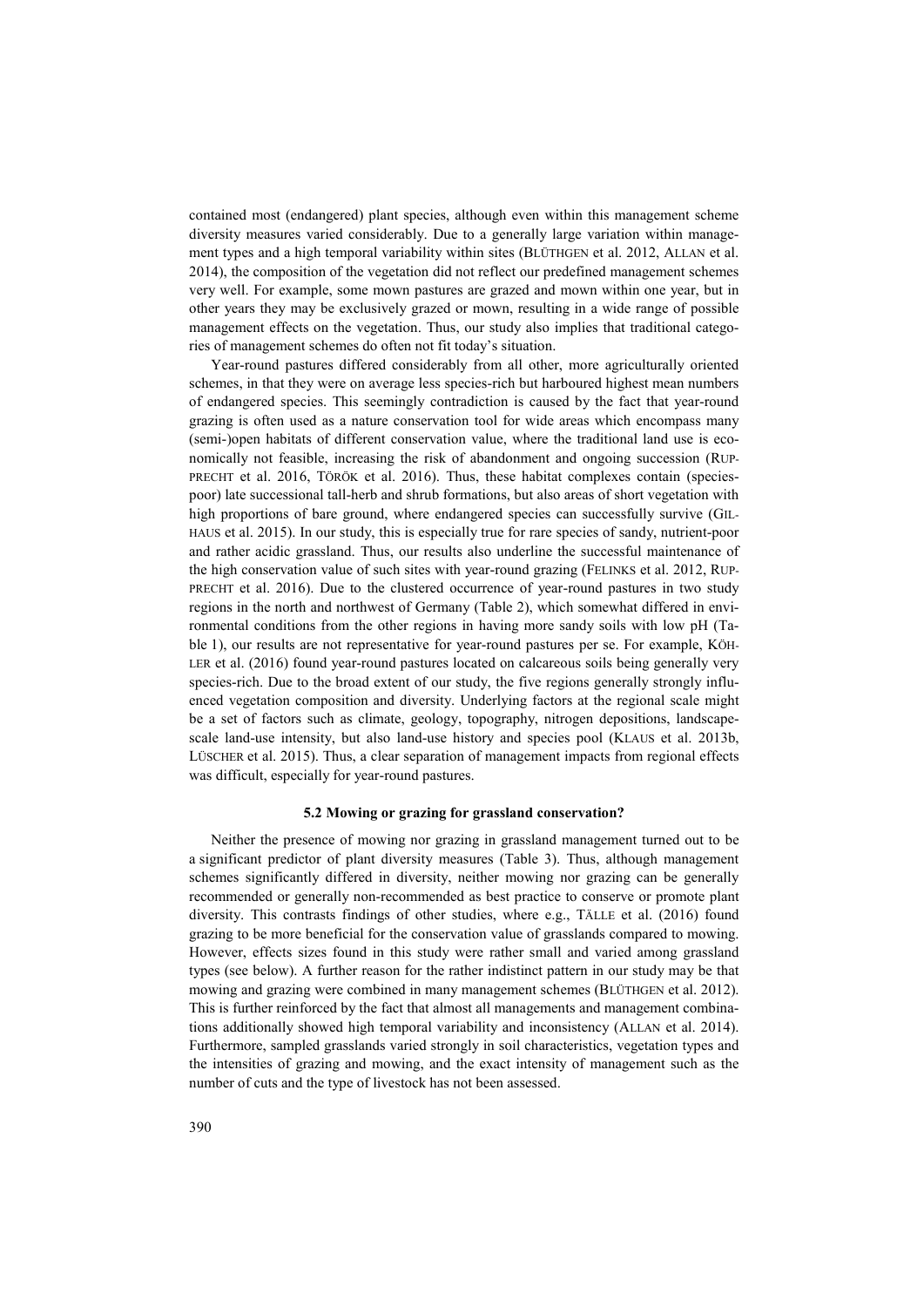Nevertheless, grazing dominated schemes such as seasonal pastures turned out to be generally more species-rich than mowing dominated schemes such as meadows with or without winter grazing. However, even "ordinary" meadows with moderate diversity are endangered in many European countries today and thus worth being protected (BERG et al. 2014). Differences in plant diversity were also the result of inter-dependencies of management schemes with site-specific environmental conditions. For economic reasons more productive grasslands on deeper soils with better water supply are generally more intensively used and rather mown than grazed. This is in line with the studies of KLAUS et al. (2011) and SOCHER et al. (2012) showing a strong correlation between mowing frequency and fertilization intensity, which is known to be especially detrimental for plant diversity (ZECHMEISTER et al. 2003; Table 4). Thus, it is not solely the type of management (mowing or grazing), but the interplay of agricultural productivity potential and the intensity of land use which determine whether a managed grassland may harbour high species diversity or not. Sites which are less favourable for intensive use are often long lastingly managed by grazing without fertilization, sometimes since hundreds of years (POSCHLOD et al. 2009). For such grasslands, continuous grazing with a constant intensity level will be the best management option, while considerable changes in management will be detrimental, at least for the established plant community. However, other studies have shown that mowing can also be a suitable alternative to maintain grasslands of high conservation value (POPTCHEVA et al. 2009, TÄLLE et al. 2015, KRUSE et al. 2016), especially of wet meadows, which can be sensitive towards trampling when soils are water-saturated. For the conservation of many short-lived annual and biannual species, grazing is definitely the best option because it creates gaps of bare soil which are essentially needed as regeneration niches (FLEISCHER et al. 2013).

#### **5.3 Effects of and interaction with environmental factors**

Besides management and study regions, all recorded environmental variables impacted on the ecological value of the grasslands. Especially low nutrient supply but also rather dry conditions turned out to be beneficial for species diversity (Table 4). This is in line with previous studies, showing plant diversity to drastically decease at high productivity levels (e.g., GRACE 1999, ADLER et al. 2011, KLAUS et al. 2011). Although this relationship might not be strictly linear, our study contained only very few grasslands where low species richness was associated with low productivity (left side of hump-shaped curve as proposed by GRIME 1979). Whereas high plant species richness was clearly favoured by a moderate to high soil pH, highest numbers of endangered species occurred in grasslands on rather acidic soils (Fig. 4). These grasslands were low-productive sand grasslands and heathlands, where plants suffer from limited nutrient supply and drought. As biomass production is low under such rather extreme conditions, higher numbers of low-competitive specialist, which are nowadays often critically endangered, can occur (HAMMES et al. 2012, GILHAUS et al. 2015). A second, slightly lower peak of endangered species was found at high soil pH, as it is typical of rather shallow calcareous soils. Here, aboveground competition is also suppressed by limited nutrient-supply partly induced by drought which favours species-rich calcareous grasslands such as Mesobromion communities (DENGLER et al. 2014). Generally, our results point to the importance of the lower and upper end of the gradient of soil reaction, soil moisture and productivity as these sites often contained large numbers of endangered species at rather low-intensity of management, in particular grazing. In contrast, more productive grasslands of intermediate soil reaction and moisture conditions rarely harbour (endangered)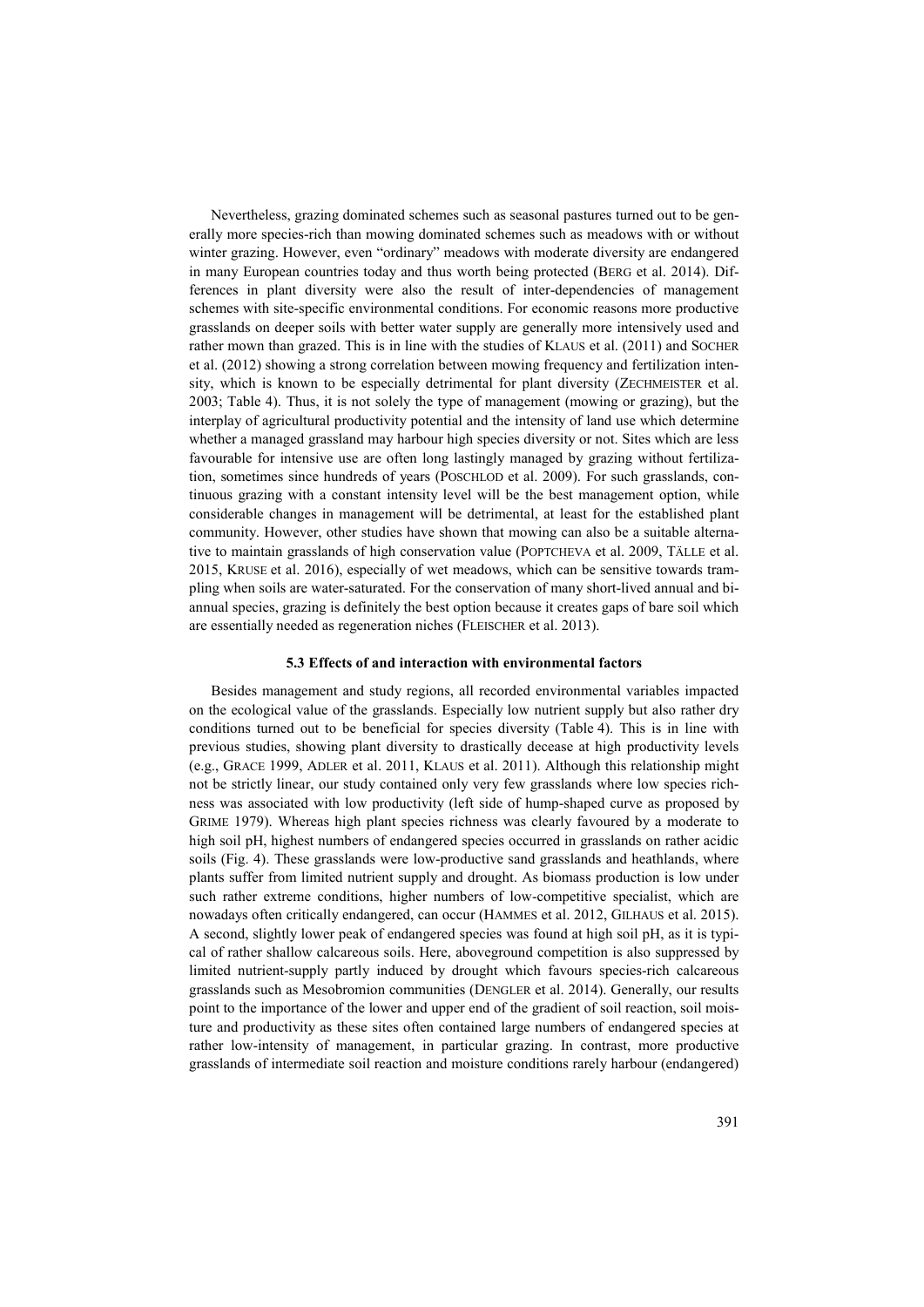specialist species as they are as a rule more intensively used. Thus, abiotic site conditions, regional species pools and site history may play a predominant role in shaping grassland diversity compared to the type of management by either grazing or mowing.

## **Erweiterte deutsche Zusammenfassung**

**Einleitung** - Die meisten mitteleuropäischen Grünlandhabitate sind anthropogen entstanden und hängen von regelmäßiger Nutzung durch Mahd oder Beweidung ab (POSCHLOD et al. 2009). Seit der Intensivierung der Landwirtschaft in den 1950/60er Jahren ist artenreiches Grünland in Nordwest-Europa jedoch stark zurückgegangen, und wird deshalb heute vielerorts streng geschützt (WESCHE et al. 2012). Trotzdem hält europaweit der Trend der Nutzungsintensivierung und -änderung noch immer an (KÜMMERLE et al. 2016), sodass Studien zum Einfluss verschiedener Nutzungstypen auf die Artenvielfalt im Grünland wichtig für den Erhalt dieser Lebensräume sind. Generell wirken sich Beweidung und Mahd unterschiedlich auf die Vegetation aus, da Beweidung selektiv Pflanzen bzw. deren oberirdische Bestandteile schädigt, während Mahd alle Pflanzen einer Wiese in gleichem Maße betrifft (z. B. SO-CHER et al. 2012, KLAUS et al. 2013a, b, BOCH et al. 2016, KRUSE et al. 2016). Die Bandbreite an Nutzungstypen und -intensitäten ist allerdings sehr groß und oft werden heutzutage Mahd und Beweidung auf einer Fläche kombiniert, weshalb auch die Einflüsse auf die Artvielfalt und die Artenzusammensetzung vielseitig sind (BLÜTHGEN et al. 2012). In dieser Studie untersuchen wir den Einfluss verschiedener Nutzungstypen (Ganzjahresweiden, Saisonweiden, Mähweiden, Wiesen mit Nachbeweidung im Herbst oder Winter und reine Wiesen) in Interaktion mit abiotischen Standortfaktoren auf die Vegetationszusammensetzung und deren Vielfalt in fünf Regionen Deutschlands.

**Untersuchungsgebiete -** Wir haben 202 Vegetationsaufnahmen in 169 unterschiedlich genutzten Grünlandflächen in fünf verschiedenen Regionen Deutschlands angefertigt: Friesland-Hamburg (Norden), Niederrhein-Westfalen (Nordwesten), Schorfheide-Chorin (Nordosten), Hainich-Dün (Mitte) und Schwäbische Alb (Südwesten), siehe auch Tabelle 1 und Abbildung 1. Die letztgenannten drei Regionen sind Teil des Forschungsprojekts "Biodiversitäts-Exploratorien" zur Erforschung funktionaler Zusammenhänge zwischen Artenvielfalt, Ökosystemfunktionen und Landnutzung (www.bioversityexploratories.de; FISCHER et al. 2010). Während das Klima im Nordwesten Deutschlands ausgeprägt atlantisch ist, liegt den Untersuchungsgebieten ein klimatischer Gradient mit nach Nordosten zunehmender Kontinentalität zugrunde. Die Untersuchungsgebiete unterscheiden sich zudem hinsichtlich weiterer regionalen Gegebenheiten wie etwa Geologie und Boden (Tab. 1).

**Material und Methoden -** Unsere Studie beinhaltet sehr unterschiedliche Grünlandbestände (Tabelle 2). Das landwirtschaftliche Grünland konnte den folgenden pflanzensoziologsichen Verbänden zugeordnet werden: *Arrhenatherion elatioris* W. Koch 1926, *Bromion erecti* Koch 1926, *Cynosurion cristati* Tx. 1947 mit von Höhe, Topografie und Bodenfeuchte abhängigen Übergängen zu *Polygono-Trisetion* Br.-Bl. et Tx. ex Marschall 1947 nom. invers. propos., *Calthion* Tx. 1937 und *Magno-Caricion elatae* W. Koch 1926. Auf den zumeist sehr weitläufigen Ganzjahresweiden waren unterschiedliche Vegetationstypen auf einer Fläche vorhanden, die zu den Verbänden *Cynosurion cristati*, *Arrhenatherion elatioris*, *Arction lappae* Tx. 1937, *Calthion*, *Magno-Caricion elatae*, *Ericion tetralicis* Schwickerath 1933, *Genisto-Callunion* Böcher 1943, *Corynephorion canescentis* Klika 1931, *Koelerion arenariae* Tx. 1937 und *Thero-Airon* Tx. ex Oberdorfer 1957 gezählt werden konnten. Die untersuchten Grünlandflächen wurden in fünf verschiedene Nutzungstypen kategorisiert: Ganzjahresweiden, Saisonweiden (manchmal mit einem Mulchschnitt nach der Beweidung), Mähweiden (Mahd und Beweidung werden in etwa ähnlicher Intensität kombiniert), Wiesen mit Nachbeweidung im Herbst oder Winter und Wiesen (ausschließlich gemäht). Mit Ausnahme der Ganzjahresweiden liegen für jeden Nutzungstyp jeweils gedüngte und ungedüngte Flächen vor. Pro Grünlandfläche wurde in der Regel eine Aufnahmefläche angelegt, in sehr heterogenen und weitläufigen Beständen jedoch eine Aufnahmefläche pro Vegetationstyp, besonders in den Ganzjahresweiden. Pro Aufnahmefläche wurden die Artenzusammensetzung der Vegetation auf 4 m  $\times$  4 m, einige Strukturparamater und das jeweilige Manage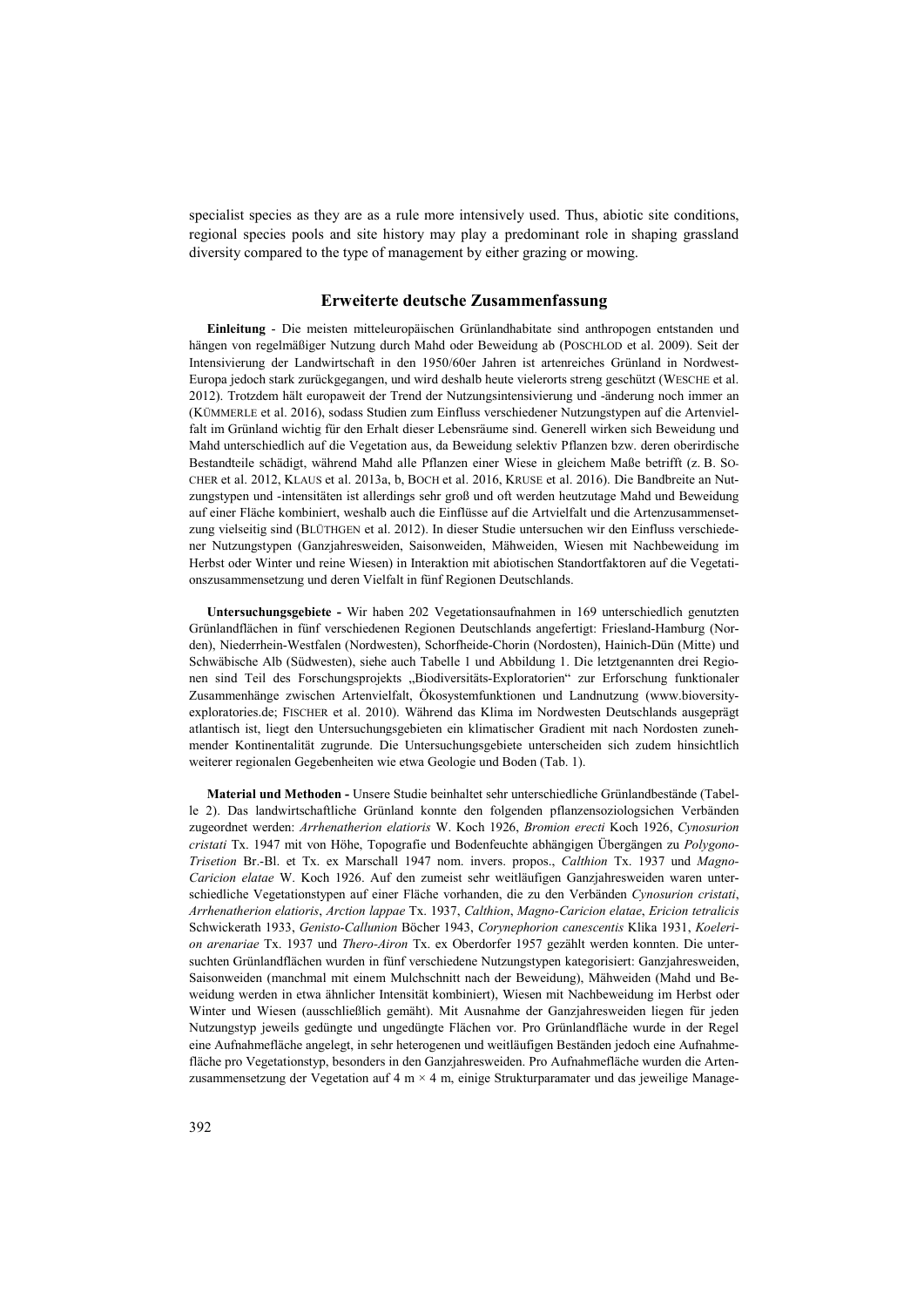ment aufgenommen, sowie die oberirdische Pflanzenbiomasse beprobt. Für die Auswertung wurden zusätzlich mittlere Ellenberg-Zeigerwerte (ELLENBERG et al. 2001) und die Anzahl an Rote Liste-Arten pro Aufnahme berechnet (BREUNIG & DEMUTH 1999, KORSCH & WESTHUS 2001, GARVE 2004, MIERWALD & ROHMAHN 2006, RISTOW et al. 2006, POPPENDIECK et al. 2010, RAABE et al. 2010). Floristische Unterschiede der verschiedenen Nutzungstypen, aber auch der unterschiedlichen Regionen, wurden mit multivariaten Ordinationen untersucht (DCA). Unterschiede in der Vegetationsstruktur sowie in den weiteren Umweltparametern zwischen den Nutzungstypen wurden mittels Gruppenvergleichen auf Signifikanz getestet. Außerdem wurden Regressionsmodelle zur Erklärung von Artenzahl, Anzahl an Rote Liste-Arten, Shannon-Diversitätsindex und Evenness anhand von Nutzung und Standortfaktoren berechnet.

**Ergebnisse -** In der Artenzusammensetzung der Vegetation wichen besonders die Ganzjahresweiden deutlich von allen anders genutzten Grünländern ab, wohingegen die floristischen Unterschiede zwischen Saisonweiden, Mähweiden und Wiesen mit und ohne Nachbeweidung recht gering waren (Abb. 2, 3). Außerdem zeigte sich ein starker Einfluss der Region auf die floristische Zusammensetzung, der den Effekt der Nutzungstypen teilweise überlagerte (Anhang E1, E2). Die Vegetationszusammensetzung der Flächen wurde zudem deutlich von der Bodenfeuchte, der Nährstoffverfügbarkeit und der Produktivität der Standorte beeinflusst.

Darüber hinaus ergaben die Analysen, dass sich innerhalb einiger Nutzungstypen alle erhobenen Parameter bis auf die Evenness und die Deckung an Kräutern voneinander unterschieden (Tab. 3). Die höchste Zahl von Pflanzenarten wurde auf Saisonweiden gefunden, während die geringste Artenvielfalt im Mittel auf den Ganzjahresweiden festgestellt wurde. Diese wiesen jedoch hohe Werte bei der Anzahl der gefährdeten Arten auf (Tab. 3). Der Aufwuchs war auf den primär gemähten Wiesen und Mähweiden am höchsten, wobei viele dieser Flächen im Gegensatz zu den meisten Weiden auch gedüngt wurden (Tab. 3).

Alle Diversitätsmaße (Artenzahl, Anzahl an Rote Liste-Arten und Evenness) zeigten einen negativen Einfluss der Nährstoffverfügbarkeit (Tab. 4). Die Artenzahl und die Anzahl an gefährdeten Arten wurden außerdem negativ durch Bodenfeuchte und Düngung beeinflusst. Während die Artenzahl zudem mit dem Ellenberg R-Wert linear anstieg, war die Anzahl an gefährdeten Arten zum einen bei sehr niedrigen und zum anderen bei sehr hohen R-Werten am höchsten und bei mittleren R-Werten am geringsten (Abb. 4). Im Gegensatz zur Düngung zeigten Mahd und Beweidung als Managementfaktoren keinen statistisch signifikanten Einfluss auf die untersuchten Diversitätsmaße.

**Diskussion -** Die funktionale Zusammensetzung, die Diversität und die Anzahl gefährdeter Arten unterschied sich deutlich zwischen den verschiedenen Nutzungstypen. Die Artenzusammensetzung war allerdings auch sehr deutlich regionsspezifisch geprägt, was den großen Einfluss von Geologie, Klima, Artenpool, Nutzungsgeschichte usw. auf die Vegetation verdeutlicht (KLAUS et al. 2013b, LÜSCHER et al. 2015). Dennoch ließen sich Ganzjahresweiden floristisch klar von den anderen Nutzungstypen abgrenzen und wiesen zwar im Mittel am wenigsten Pflanzenarten, dafür aber eine sehr hohe Anzahl an gefährdeten Arten auf. Dieser scheinbare Gegensatz lässt sich vor allem damit erklären, dass Ganzjahresbeweidung meist aus Naturschutzgründen auf unproduktiven, oftmals bodensauren Sandstandorten durchgeführt wird, die für landwirtschaftliche Grünlandnutzung aus ökonomischen Gründen wenig geeignet sind (LORENZ et al. 2016, RUPPRECHT et al. 2016). Solche Grünlandkomplexe bestehen oft aus (artenarmen) Hochstauden-Fluren und Dominanzbeständen, aber auch aus Sandmagerrasen und Heide-Elementen, die trotz geringer Artenzahl besonders viele geschützte Arten beinhalten (GILHAUS et al. 2015). Allerdings müssen Ganzjahresweiden nicht per se artenarm sein, wie KÖHLER et al. (2016) für Bestände auf kalkhaltigen Böden gezeigt haben. Die geringe Artvielfalt der Ganzjahresweiden in unserer Studie ist somit auch damit zu begründen, dass gerade diese Flächen zumeist auf sauren, sandigen Substraten lagen.

Zudem unterschieden sich rein beweidete Grünländer (besonders Saisonweiden) in der Vegetation deutlich von Mähweiden und Wiesen mit und ohne Nachbeweidung, die eine höhere Deckung an Gräsern, eine höhere Produktivität und eine etwas geringere Artenzahl aufwiesen. Dies liegt wohl nicht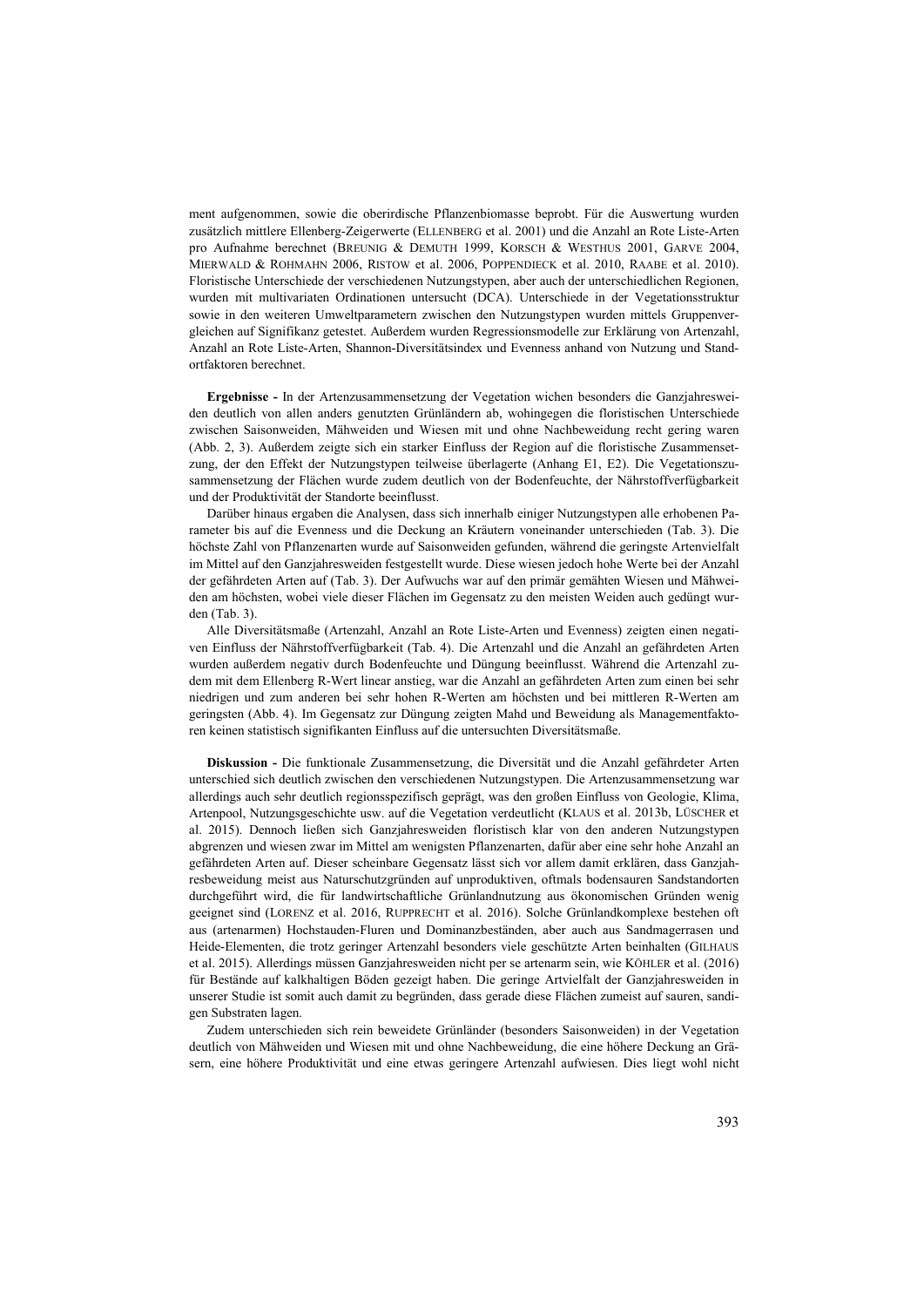ausschließlich an der Nutzung, sondern auch daran, dass auf den von uns untersuchten Flächen eine Mahd häufiger mit Düngung einherging als eine Weidenutzung. Diese Ergebnis zeigte sich auch in anderen Untersuchungen (KLAUS et al. 2011, SOCHER et al. 2012).

Vor allem ein niedriges Nährstoffniveau, eher trockenen Bodenverhältnisse und eine damit einhergehende geringe Produktivität wirkten sich positiv auf die Diversität aus. Dies ist in Übereinstimmung mit andern Studien (z.B. GRACE 1999, ADLER et al. 2011, KLAUS et al. 2011). Als Hotspots gefährdeter Arten fanden sich zum einen Grünländer saurer Standorte (Sandmagerrasen, Heiden) und zum anderen solche basischer Standorte (Kalkmagerrasen), die eine durch Trockenheit limitierte Nährstoffverfügbarkeit und damit geringere Konkurrenz zwischen den Pflanzenarten aufweisen (DENGLER et al. 2014).

Unsere Ergebnisse lassen zwar keine generelle Empfehlung für oder gegen Mahd oder Beweidung zum Erhalt von artenreichem Grünland zu, da weder Mahd noch Beweidung in den Regressionsmodellen als entscheidender Faktor identifiziert werden konnte, jedoch konnten wir deutlich zeigen, dass sich Düngung negativ auf die Diversität der Vegetation auswirkt. Da auf den untersuchten Flächen Mahd häufig mit Düngung gekoppelt war, waren die primär von Mahd geprägten Nutzungstypen weniger divers, als die größtenteils nicht gedüngten Saisonweiden. Dies trat auch in Studien von KLAUS et al. (2011) und SOCHER et al. (2012) auf, wobei Nutzungstyp und -intensität auch stark vom landwirtschaftlichen Potenzial der Flächen abhängig sind. Somit wirkt sich nicht nur der Nutzungstyp allein, sondern auch die daran gekoppelten Umweltbedingungen der Grünlandflächen auf die Diversität der Vegetation aus. Tiefgründige Böden werden beispielsweise oft intensiver genutzt als flachgründige. Unter extensiver Nutzung ohne Düngung kann sowohl durch Beweidung als auch Mahd artenreiches Grünland erhalten werden (POPTCHEVA et al. 2009, TÄLLE et al. 2015, KRUSE et al. 2016), wobei Beweidung oft verstärkt auf trockenen und Mahd verstärkt auf feuchteren Standort durchgeführt wird. Vorteilhaft für kleinwüchsige, annuelle Arten ist allerdings die Entstehung von Offenbodenstellen, was nur durch Beweidung und nicht durch Mahd erreicht werden kann (FLEISCHER et al. 2013). Unsere Studie hat auch gezeigt, dass moderne Grünlandnutzung nicht mehr einfach in die typischen Kategorien - Wiese, Weide, Mähweide – aufgeteilt werden kann, da viele Flächen gleichzeitig durch Mahd und Beweidung genutzt werden, und diese Nutzung zudem zeitlich sehr variabel ist (ALLAN et al. 2014).

#### **Acknowledgements**

We thank Stefan Blaser, Martin Freitag, Maike Haase, André ten Hoedt, Jörg Müller, Stephanie A. Socher and Vera Vogt for help during field work and data handling. We also thank the managers of the three Exploratories, Kirsten Reichel-Jung, Katrin Lorenzen, and Martin Gorke for their work in realizing this experiment and maintaining the plot and project infrastructure; Christiane Fischer and Simone Pfeiffer for giving support through the central office, Michael Owonibi for managing the central data base, and Eduard Linsenmair, Dominik Hessenmöller, Jens Nieschulze, Ingo Schöning, François Buscot, Ernst-Detlef Schulze, Wolfgang W. Weisser and the late Elisabeth Kalko for their role in setting up the *Biodiversity Exploratories* project. The work has been partly funded by the DFG Priority Program 1374"Infrastructure-Biodiversity-Exploratories" (HO 3830/2-3; FI 1246/15-2). Field work permits were issued by the responsible state environmental offices of Baden-Württemberg, Thüringen, and Brandenburg (according to § 72 BbgNatSchG). We are also grateful to the managers of the yearround pastures in northern and northwestern Germany and the Netherlands, Margret Bunzel-Drüke, Christian Dolnik, Luise Hauswirth, Gerd-Michael Heinze, Thomas Hövelmann, Jan Hellwig, Peter Kolshorn, Kristian Mantel, Gerhard Moritz, Lubos Plachetka Bernhard Rauhut, Matthias Scharf, Annette Schulte-Bocholt, Wilhelm Sendermann, André ten Hoedt and Christian Venne for the possibility to carry out this research at their sites and for providing background information.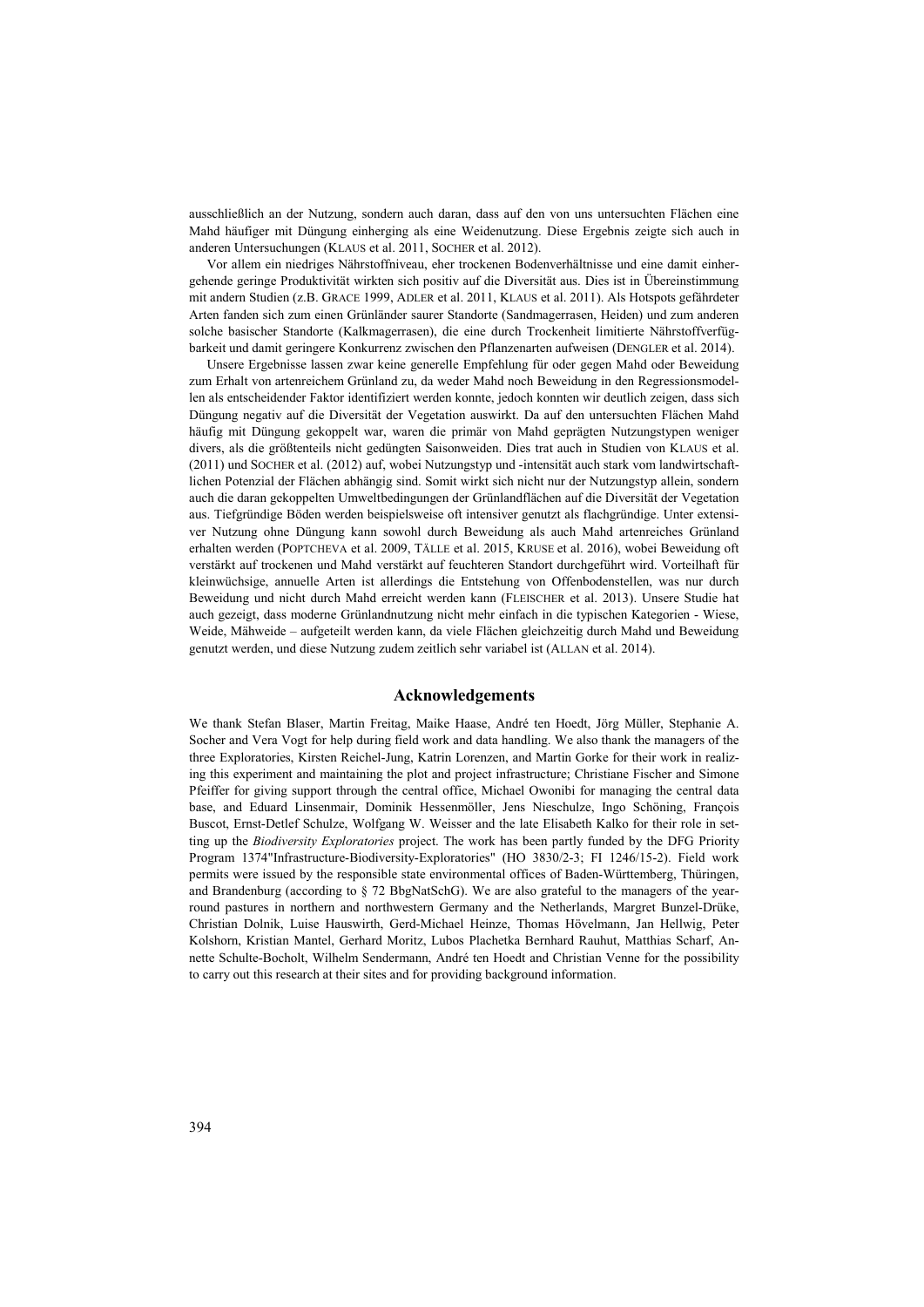## **Supplements**

**Additional supporting information may be found in the online version of this article. Zusätzliche unterstützende Information ist in der Online-Version dieses Artikels zu finden.**

**Supplement E1.** DCA ordination diagramm of all plots categorized by study regions with environmental vectors as an overlay  $(n = 202)$ .

**Anhang E1.** DCA Ordinationsdiagramm aller Untersuchungsflächen eingeteilt nach Untersuchungsgebieten mit nachträglicher Korrelation der Umweltvariablen (*n* = 202).

**Supplement E2.** DCA ordination diagramm of grasslands from the three study regions Schorfheide-Chorin (northeast), Hainich-Dün (central) and Schwäbische Alb (southwest) categorized by study regions with environmental vectors as an overlay  $(n = 148)$ .

**Anhang E2.** DCA Ordinationsdiagramm der Grünländer der Untersuchungsgebiete Schorfheide-Chorin, Hainich-Dün and Schwäbische Alb eingeteilt nach Untersuchungsgebieten mit nachträglicher Korrelation der Umweltvariablen (*n* = 148).

#### **References**

- ADLER, P.B., SEABLOOM, E.W., BORER, E.T. et al. (2011): Productivity is a poor predictor of plant species richness. – Science 333: 1750–1752.
- ALLAN, E., BOSSDORF, O., DORMANN, C.F. et al. (2014): Inter-annual variation in land-use intensity enhances grassland multidiversity. – Proc. Natl. Acad. Sci. USA 111: 308–313.
- ALLAN, E., MANNING, P., PRATI, D. et al. (2015): Land use intensification alters ecosystem multifunctionality via loss of biodiversity and changes to functional composition. – Ecol. Lett. 18: 834–843.
- BERG, C., ABDANK, A., ISERMANN, M., JANSEN, F., TIMMERMANN, T. & DENGLER, J. (2014): Red Lists and conservation prioritization of plant communities: a methodological framework. – Appl. Veg. Sci. 17: 504–515.
- BLÜTHGEN, N., DORMANN, C.F., PRATIC, D. et al. (2012): A quantitative index of land-use intensity in grasslands: integrating mowing, grazing and fertilization. – Basic Appl. Ecol. 13: 207–220.
- BOCH, S., PRATI, D., SCHÖNING, I. & FISCHER, M. (2016): Lichen species richness is highest in nonintensively used grasslands promoting suitable microhabitats and low vascular plant competition. – Biodivers. Conserv. 25: 225–238.
- BREUNIG, T. & DEMUTH, S., (1999): Rote Liste der Farn- und Blütenpflanzen Baden-Württembergs. In: LANDESANSTALT FÜR UMWELTSCHUTZ BADEN-WÜRTTEMBERG (Eds.): Naturschutz-Praxis. Artenschutz 2, Karlsruhe: 161 pp.
- COUSINS, S.A.O. & ERIKSSON, O. (2008): After the hotspots are gone: land use history and grassland plant species diversity in a strongly transformed agricultural landscape. – Appl. Veg. Sci. 11: 365–374.
- CRITCHLEY, C.N.R., BURKE, M.J.W. & STEVENS, D.P. (2003): Conservation of lowland semi-natural grasslands in the UK: a review of botanical monitoring results from agri-environment schemes. – Biol. Conserv. 115: 263–278.
- DENGLER, J., JANISOVÁ, M., TÖRÖK, P. & WELLSTEIN, C. (2014): Biodiversity of Palaearctic grasslands: a synthesis. – Agric. Ecosyst. Environ. 182: 1–14.
- DWD (DEUTSCHER WETTERDIENST) (2013): Langjährige Mittelwerte 1961–1990. URL: www.dwd.de [accessed 2016-09].
- ELLENBERG, H., WEBER, H.E., DÜLL, R., WIRTH, V. & WERNER, W. (2001): Zeigerwerte von Pflanzen in Mitteleuropa 3<sup>rd</sup> ed. – Scr. Geobot. 18: 1–262.
- FELINKS, B., TISCHEW, S., LORENZ, A., OSTERLOH, S., KRUMMHAAR, B., WENK, A., POPPE, P. & NOACK, J. (2012) Management von FFH-Offenlandlebensräumen auf ehemaligen Truppenübungsplätzen. Etablierung einer extensiven Ganzjahresstandweide in der Oranienbaumer Heide. – Naturschutz Landschutzplan. 44: 14–23.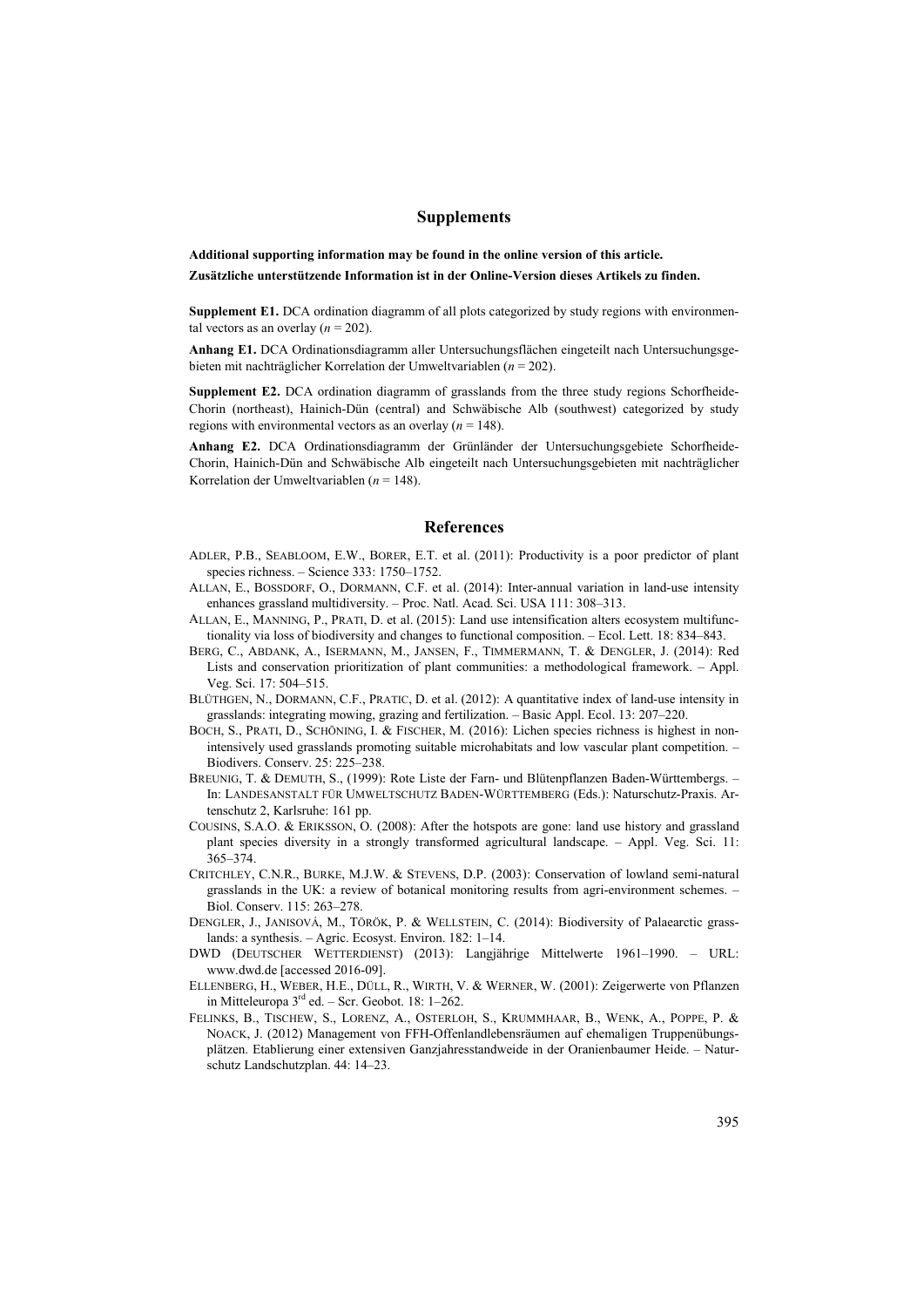- FISCHER, M., BOSSDORF, O., GOCKEL, S. et al. (2010): Implementing large-scale and long-term functional biodiversity research: the Biodiversity Exploratories. – Basic Appl. Ecol. 11: 473–485.
- FISCHER, M. & WIPF, S. (2002): Effect of low-intensity grazing on the species-rich vegetation of traditionally mown subalpine meadows. – Biol. Conserv. 104: 1–11.
- FLEISCHER, K., STREITBERGER, M. & FARTMANN, T. (2013): The importance of disturbance for the conservation of a low-competitive herb in mesotrophic grasslands. – Biologia 68: 398–403.
- GARVE, E. (2004): Rote Liste und Florenliste der Farn-und Blütenpflanzen in Niedersachsen und Bremen. 5. Fass., Stand 1.3.2004. – Informationsd. Naturschutz Niedersachs. 24: 1–76.
- GILHAUS, K., VOGT, V. & HÖLZEL, N. (2015): Restoration of sand grasslands by topsoil removal and self-greening. – Appl. Veg. Sci. 18: 661–673.
- GRACE, J.B. (1999): The factors controlling species density in herbaceous plant communities: an assessment. – Perspect. Plant Ecol. Evol. Syst. 2: 1–28.
- GRIME, J.P. (1979): Plant strategies and vegetation processes. Wiley, Chichester: 456 pp.
- HAMMES, V., REMY, D. & KRATOCHWIL, A. (2012): Investigations on long-term persistence of *Corynephorus canescens* populations in a large restoration area in an alluvial landscape (NW Germany). – Tuexenia 32: 119–140.
- HILL, M.O. & GAUCH, H.G. (1980): Detrended correspondence analysis: An improved ordination technique. – Vegetatio 42: 47–58.
- KLAUS, V.H., HÖLZEL, N., BOCH, S., MÜLLER, J., SOCHER, S.A., PRATI, D., FISCHER, M. & KLEINE-BECKER, T. (2013b): Direct and indirect associations between plant species richness and productivity in grasslands: regional differences preclude simple generalization of productivity-biodiversity relationships. – Preslia 85: 97–112.
- KLAUS, V.H., KLEINEBECKER, T., HÖLZEL, N., BLÜTHGEN, N., BOCH, S., MÜLLER, J., SOCHER, S.A., PRATI, D. & FISCHER, M. (2011): Nutrient concentrations and fibre contents of plant community biomass reflect species richness patterns along a broad range of land-use intensities among agricultural grasslands. – Perspect. Plant Ecol. Evol. Syst. 13: 287–295.
- KLAUS, V.H., KLEINEBECKER, T., PRATI, D. et al. (2013a): Does organic grassland farming benefit plant and arthropod diversity at the expense of yield and soil fertility? – Agric. Ecosyst. Environ. 177: 1–9.
- KÖHLER, M., HILLER, G. & TISCHEW, S. (2016): Year-round horse grazing supports typical vascular plant species, orchids and rare bird communities in a dry calcareous grassland. – Agric. Ecosyst. Environ. 234: 48–57.
- KORSCH, H. & WESTHUS, W. (2001): Rote Liste der Farn- und Blütenpflanzen (*Pteridophyta* et *Spermatophyta*) Thüringens. – Naturschutzreport 18: 273–296.
- KRUSE, M., STEIN-BACHINGER, K., GOTTWALD, F., SCHMIDT, E. & HEINKEN, T. (2016): Influence of grassland management on the biodiversity of plants and butterflies on organic suckler cow farms. – Tuexenia 36: 97–119.
- KÜMMERLE, T., LEVERS, C., ERB, K. et al. (2016): Hotspots of land use change in Europe. Environ. Res. Lett. 11: 064020.
- LORENZ, A., SEIFERT, R., OSTERLOH, S. & TISCHEW, S. (2016): Renaturierung großflächiger subkontinentaler Sand-Ökosysteme: Was kann extensive Beweidung mit Megaherbivoren leisten? – Nat. Landsch. 91: 73–82.
- LÜSCHER, G., JEANNERET, P., SCHNEIDER, M.K. et al. (2015): Strikingly high effect of geographic location on fauna and flora of European agricultural grasslands. – Basic Appl. Ecol. 16: 281–290.
- MIERWALD, U. & ROHMAHN, K. (2006): Die Farn- und Blütenpflanzen Schleswig-Holsteins. Landesamt für Natur und Umwelt des Landes Schleswig-Holstein – Reihe Natur – RL 18, 122 pp.
- NEWBOLD, T., HUDSON, L.N., HILL, S.L. et al. (2015): Global effects of land use on local terrestrial biodiversity. – Nature 520: 45–50.
- POPPENDIECK, H.H., BERTRAM, H., BRANDT, I., KREFT, K.A., KURZ, H., ONNASCH, A., PREISINGER, H., RINGENBERG, J., VON PRONDZINSKI, J. & WIEDEMANN, D. (2010): Rote Liste und Florenliste der Gefäßpflanzen von Hamburg. – In: POPPENDIECK, H.H., BERTRAM, H., BRANDT, I., ENGEL-SCHALL, B. & VON PRONDZINSKI, J. (Eds.): Der Hamburger Pflanzenatlas von A bis Z. 1/2010. Dölling Galitz, München: 56 pp.
- POPTCHEVA, K., SCHWARTZE, P., VOGEL, A., KLEINEBECKER, T. & HÖLZEL, N. (2009) Changes in wet meadow vegetation after 20 years of different management in a field experiment (North-West Germany). – Agr. Ecosyst. Environ. 134: 108–114.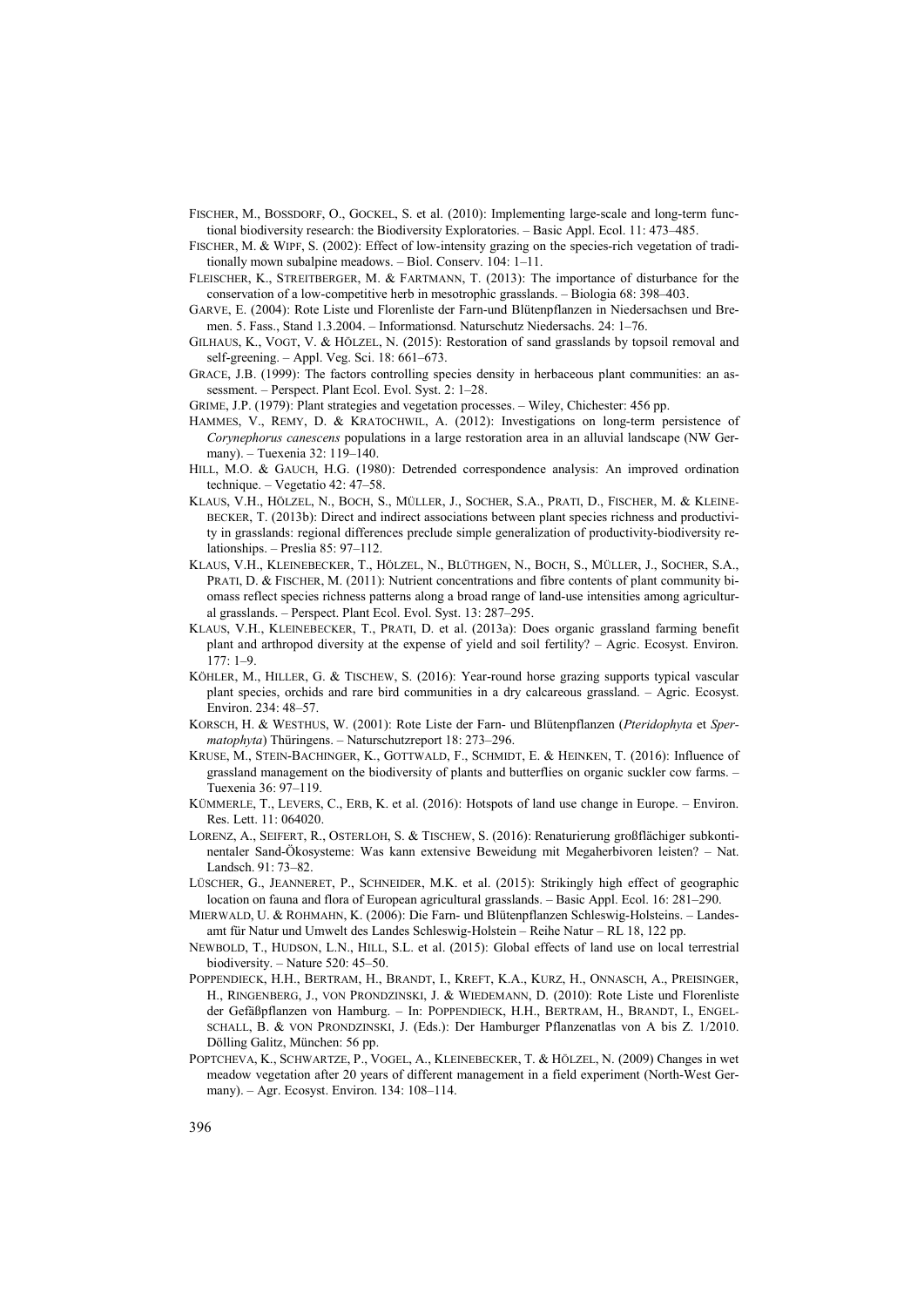- POSCHLOD, P., BAUMANN, A. & KARLIK, P. (2009): Origin and development of grasslands in Central Europe. – In: VEEN, P., JEFFERSON, R., DE SMIDT, J. & VAN DER STRAATEN, J. (Eds.): Grasslands in Europe of high nature value. KNNV Publishing, Zeist: 320 pp.
- RAABE, U., BÜSCHER, D., FASEL, P., FOERSTER, E., GÖTTE, R., HAEUPLER, H., JAGEL, A., KAPLAN, K., KEIL, P. & VANBERG, C. (2010): Rote Liste und Artenverzeichnis der Farn- und Blütenpflanzen – *Pteridophyta* et *Spermatophyta* – in Nordrhein-Westfalen. – In: LANDESAMT FÜR NATUR, UMWELT-UND VERBRAUCHERSCHUTZ NRW (Eds.): Rote Liste der gefährdeten Pflanzen, Pilze und Tiere in Nordrhein-Westfalen, 4. Fass., Band 1 – LANUV Fachbericht 36: 536 pp.
- R CORE TEAM (2016): R: A language and environment for statistical computing. R Foundation for Statistical Computing, Vienna.
- RISTOW, M., HERRMANN, A., ILLIG, H., KLEMM, G., KUMMER, V., KLÄGE, H.-C., MACHATZI, B., RÄTZEL, S., SCHWARZ, R. & ZIMMERMANN, F. (2006): Liste und Rote Liste der etablierten Gefäßpflanzen Brandenburgs. – Naturschutz Landschaftpfl. Brandenbg. 15: suppl., 163 pp.
- ROOK, A.J. & TALLOWIN, J.R.B. (2003): Grazing and pasture management for biodiversity benefit. Anim. Res. 52: 181–189.
- ROSENTHAL, G., SCHRAUTZER, J. & EICHBERG, C. (2012): Low-intensity grazing with domestic herbivores: A tool for maintaining and restoring plant diversity in temperate Europe. – Tuexenia 32: 167–205.
- RUPPRECHT, D., GILHAUS, K., & HÖLZEL, N. (2016): Effects of year-round grazing on the vegetation of nutrient-poor grass-and heathlands — Evidence from a large-scale survey. – Agric. Ecosyst. Environ. 234: 16–22.
- SALA, O.E., CHAPIN III, F.S., ARMESTO, J.J. et al. (2000): Global biodiversity scenarios for the year 2100. – Science 287: 1770–1774.
- SOCHER, S.A., PRATI, D., BOCH, S., MÜLLER, J., KLAUS, V.H., HÖLZEL, N. & FISCHER, M. (2012): Direct and productivity-mediated indirect effects of fertilization, mowing and grazing on grassland species richness. – J. Ecol. 100: 1391–1399.
- TÄLLE, M., DEÁK, B., POSCHLOD, P., VALKÓ, O., WESTERBERG, L., & MILBERG, P. (2016). Grazing vs. mowing: A meta-analysis of biodiversity benefits for grassland management. – Agric. Ecosyst. Environ. 222: 200–212.
- TÄLLE, M., FOGELFORS, H., WESTERBERG, L. & MILBERG, P. (2015): The conservation benefit of mowing vs grazing for management of species-rich grasslands: a multi-site, multi-year field experiment. – Nord. J. Bot. 33: 761–768.
- TÖRÖK P., HÖLZEL N., VAN DIGGELEN R. & TISCHEW S. (2016): Grazing in European open landscapes: How to reconcile sustainable land management and biodiversity conservation? – Agric. Ecosyst. Environ. 234: 1–4.
- VEEN, P., JEFFERSON, R., DE SMIDT, J. & VAN DER STRAATEN, J. (2009): Grasslands in Europe of high nature value. – KNNV Publishing, Zeist: 320 pp.
- WESCHE, K., KRAUSE, B., CULMSEE, H. & LEUSCHNER, C. (2012): Fifty years of change in Central European grassland vegetation: large losses in species richness and animal-pollinated plants. – Biol. Conserv. 150: 76–85.
- WILSON, J.B., PEET, R.K., DENGLER, J. & PÄRTEL, M. (2012): Plant species richness: the world records. – J. Veg. Sci. 23: 796–802.
- WISSKIRCHEN, R. & HAEUPLER, H. (1998): Standardliste der Farn- und Blütenpflanzen Deutschlands. Ulmer, Stuttgart: 765 pp.
- ZECHMEISTER, H.G., SCHMITZBERGER, I., STEURER, B., PETERSEIL, J. & WRBKA, T. (2003): The influence of land-use practices and economics on plant species richness in meadows. – Biol. Conserv. 114: 165–177.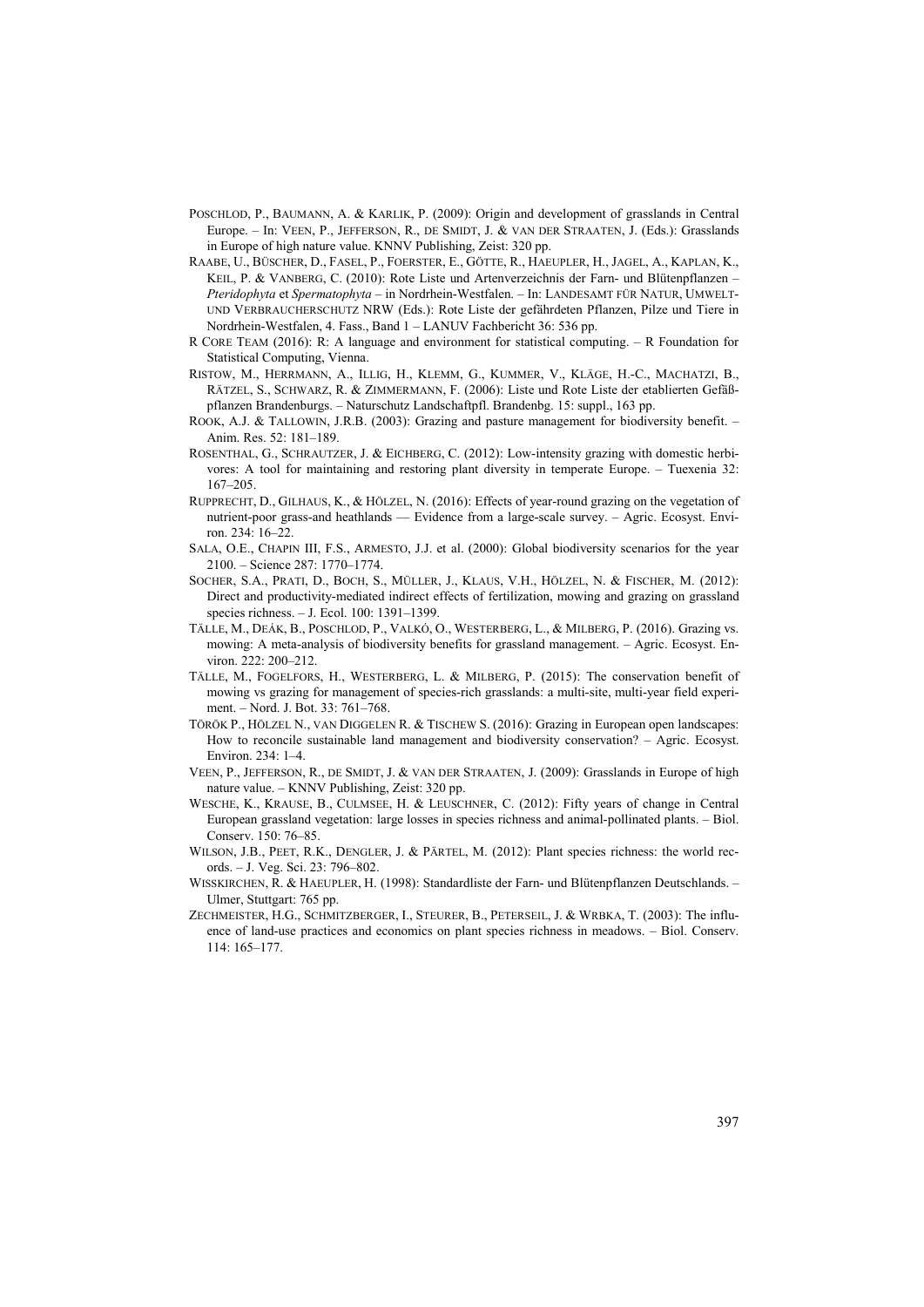## Gilhaus et al.: Grassland management in Germany

**Supplement E1.** DCA ordination diagramm of all plots categorized by study regions with environmental vectors as an overlay  $(n = 202)$ . Total inertia: 6.59; for length of gradient and percentage of explained variance see axes titles.

**Anhang E1.** DCA Ordinationsdiagramm aller Untersuchungsflächen eingeteilt nach Untersuchungsgebieten mit nachträglicher Korrelation der Umweltvariablen (*n* = 202). Gesamtvarianz: 6.59; die Grandientenlänge und der Anteil der erklärten Gesamtvarianz ist den Achsenbeschriftungen zu entnehmen.



DCA axis 1 (5.46 SD; 8.0 %)